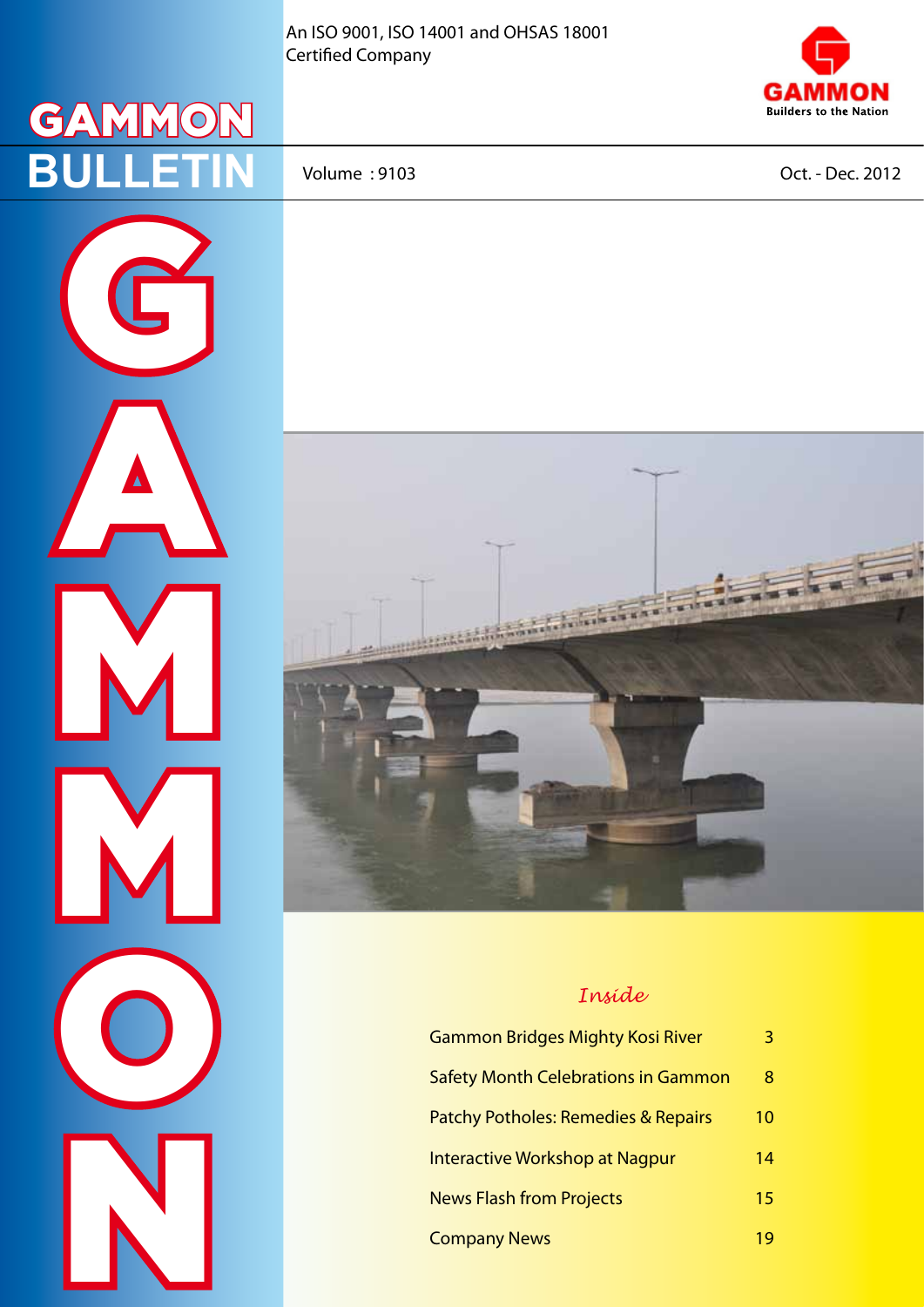# **IMS POLICY**

### Integrated Management System Policy

### (th. Safety, Environment & Quality Policy

Gammon is committed to create and deliver value to all its stakeholders.

For us, compliance to applicable requirements is only the beginning.

To ensure the well-being of all, we shall strive to achieve zero error.

To co-exist in harmony with nature, we shall help sustain that balance.

Our quest for excellence is addressed through improvement and innovation.

We take pride in being 'BUILDERS TO THE NATION'.

Mumbai

Chairman & Managing Director

GIL-ORGN-MGM-D-02A-02

GIL-ORGN-MGM-D-02D-01

**GAMMON INDIA LIMITED** 

mumbar<br>2" January, 2012 **Abhijit Rajan** 

### Corporate Sustainability **Policy**

Gammon's commitment to Corporate Social Responsibility (CSR) means being accountable for our actions to the broad range of stakeholders.

Gammon has long-established core values associated with health and safety, environment social and econom

We recognize the importance of both financial and non-financial performance in our efforts to maintain long-term, sustainable performance for the Company.

We put our policies into practice every day as we manage our business to promote sustainable social, environmental and economic benefits to all stakeholders wherever Gammon operates.

Mumbai mumbar<br>2<sup>"</sup> January, 2012 **Abhijit Rajan** Chairman & Managing Director **GAMMON INDIA LIMITED** 

# *Editorial*

*We are pleased to publish October – December 2012 issue of Gammon Bulletin. We take pleasure in presenting some of our recent significant achievements, learning's and events from across the country to our Gammon Family, our esteemed Customers and other beloved Stake Holders.*

*Very recently Gammon has commissioned a major bridge across Kosi River on NH 57 in Bihar. The Cover Story aptly describes how Gammon successfully diverted and bridged the mighty Kosi River against all odds. Kosi river, which is known for its highly unpredictable nature with a tendency to change its course, and for its volatile flood discharges; at times, as high as 18 times its normal discharge,has been posing a serious challenge to Construction Engineers. Gammon met this challenge successfully and bridged this mighty river in a record time.*

*From road users' perspective, pot holes have been an irritating issue since times immemorial. This also poses a great challenge to the Construction Engineers both as regards avoidance of pot holes in the first place, and maintenance thereof during operation period. The article describes A to Z of pot holes including do's and don'ts for avoidance of pot holes in the first place itself.*

*The month of November was celebrated by Gammonites as 'Safety Month' in H.O., Workshops and at all our Project Sites. This has helped in creating awareness about the Construction Safety across all the projects of the Company. Various innovative initiatives that were taken by Corporate Safety Department had made the celebration of 'Safety Month' a grand success.* 

*In the month of October 2012, an interactive Workshop was conducted in Nagpur to discuss the issues and arrive at solutions that are related to Plant and equipment. Plant personnel participated actively and the outcome of the Workshop in terms of quality of discussions, suggestions and action plan was quite encouraging. Participant offered valuable suggestions for improving quality of data entry in ERP, reducing energy costs, controlling issue and consumption of diesel, improving plant effectiveness etc.* 

*In our quest to continually improve the Bulletin, we will be glad to receive feedback and suggestions from our valued readers to make Gammon Bulletin more and more interesting and informative for the readers.*

*Your feedback and suggestions may be sent to bulletin@gammonindia.com*



*We wish all our readers a Merry Christmas and a Happy New Year 2013*

For Private Circulation Only Cover Photo: Kosi Bridge on NH - 57, Bihar

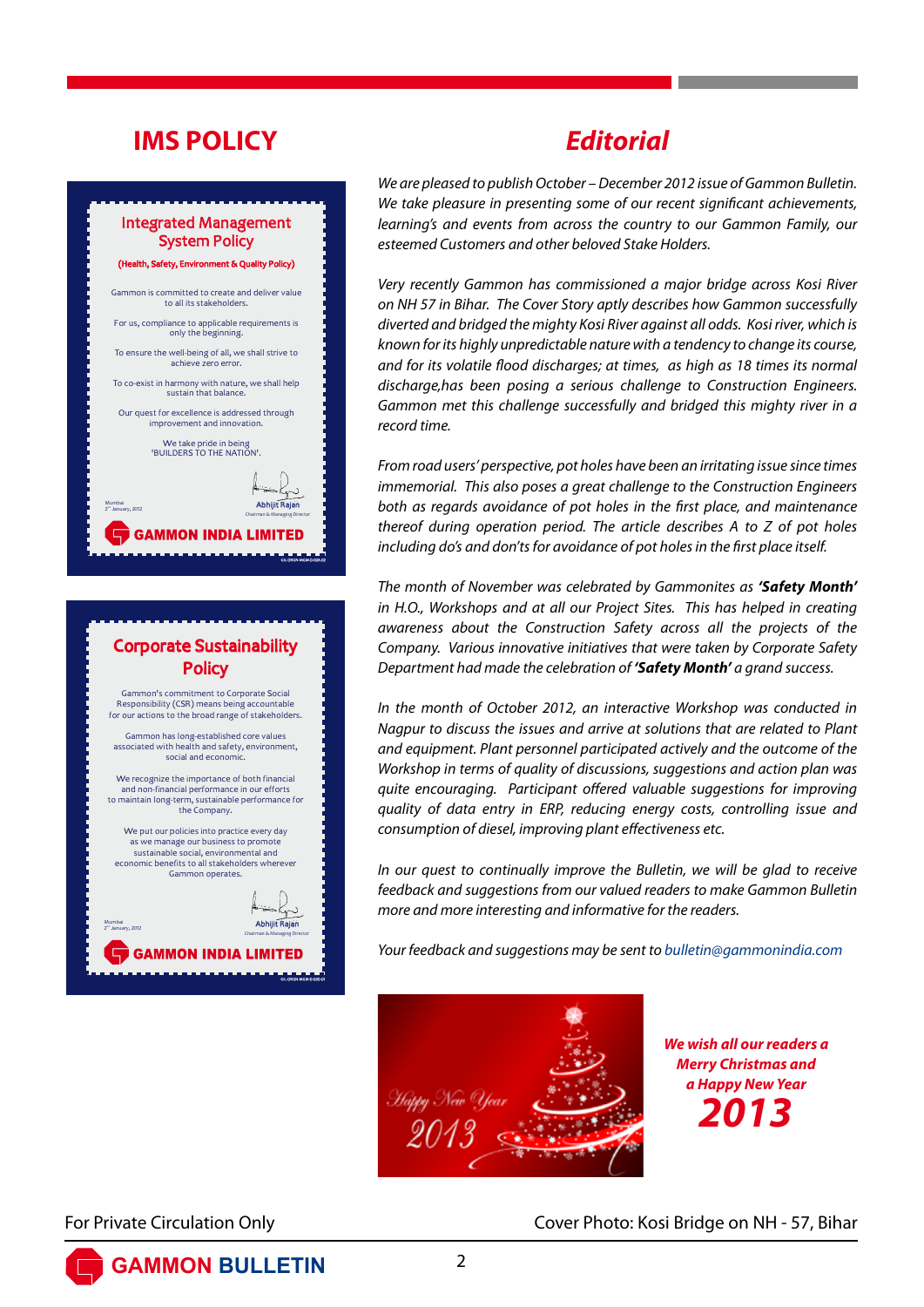

**R. Prakash** Project Director

### **1. History of Kosi- the tributary of Ganga**

"Kosi" is one of the mightiest and mysterious rivers that embrace the north-eastern region of our country.

The Kosi, called Kausika in Rigveda and in epic Mahabharta is a major tributary of the Holi Ganga. Seven Kosis join together to form the 'SaptaKosi River, which is popularly known as the Kosi. Sage Viśvāmitra, who was credited with writing many vadic Hyhermitage, attained the status of 'Rishi' on the banks of the river Kosi.

Kosi is also associated with many ancient spiritual stories. According to Mahabharata epic, the God of death took the form of a woman and resides on the banks of the river to keep the growth of human population under check. The most important depictions of Kosi folklore is that Kosi is a "virgin" due to its absolute carefree nature and abundant energy. It had also been portrayed as a frustrated wife of an old hermit Richeek wandering in Himalayas. On the contrary, Kosi is also been invoked as 'Kosi Ma', the mother. These narrations capture the contradiction that is innate to the river Kosi, a source of life and death, prosperity and destruction; a mother and an enchanting virgin.

Another interesting folklores about the might of Kosi is on how Kosi the beautiful, naughty and perky daughter of Himalaya overcame Ranu Sirdar, a demon. He has been accosting and pestering her to marry him. Disgusted by his advances, Kosi agreed, on basis of a condition that he had to build a dam overnight to confine her within the Himalayas, but the failure would cost him his life. Ranu agreed blindly and set down to work with his spade. Kosi's

# **Gammon Bridges Mighty Kosi River**

father, disguised as a rooster came at midnight to give an alarming call. Believing, dawn has set in, Ranu ran for his life, leaving behind his spade. The story goes as Ranu Sirdar, the demon arrives every year to harness Kosi, but only to face her revenge, where she gushes out of the Himalayas with a vengeance.





*Fig 1 : layout of Kosi Project*

### **2. Kosi – THE UNIQUE RIVER**

In order to truly appreciate Kosi, one should understand its unique features: Kosi flow has a very steep slope

• The Himalayas, being relatively young mountain range, are both unpredictable as well as prone to have silt and rocks being carried off with the water.

• Kosi flows with fierce velocity since it does not have time to slow down as it meets the Ganga after a brief, quick journey from the Himalayas. The huge silt it carries defines the land-building role of the Kosi.

• The (Kosi) river fan located in northeast Bihar is one of the largest alluvial cones built by any river in the world. It is 180 km long and 150 km wide and shows

evidence of lateral channel shifting exceeding 120 km during the past 300 years through more than 12 distinct channels. As it cuts across the Shiwalik ranges at the India-Nepal border at Bhimnagar in to the Ganga plain, there is a sudden drop in the gradient. This makes the River to dump the extra baggage (sediment load), which fans out.

• Kosi is one of the highest sediment laden rivers in the world. It carries 0.43 mt/y/km square of sediments.

### **3. Kosi- the Devastating River**

Rivers are dynamic and normally keep changing courses, because of the inherent energy and capacity to erode, scour and denude. But what Kosi did is something rare and geologists call it an avulsion. This happens when the river breaks all the rules and forcibly occupies another course.

Known to be the Sorrow of Bihar, Kosi river has once again, on 18th August, 2008, lived up to the epithet it had acquired over the years. This young river, which frequently changes its course has leashed the fury on the people of Bihar, this time in a never seen devastating manner. Kosi has shifted its course 120 km eastwards and has started flowing in its 300 year old bed which was abandoned due to the westward shift in the course of the river.

The westward shift of Kosi has been in phases, thus it did not cause damage to such an extent. But this eastward shift is sudden and turbulent and had caught people as well as the authorities by surprise. The two Kilometer breach in the embankment of Kosi in Kusaha (Nepal), has resulted in this catastrophe. The new course forcibly occupied by the river did not have the carrying capacity to hold the volume of water, hence a sheet of water about 15-20 km wide and 150 km long with a velocity of one meter per second kept flowing through the area for nearly four months. This new course could not lead this sheet of water neither to Ganga, nor back to the old stream at any point in downstream. Thus a huge area remaineded marooned for months affecting more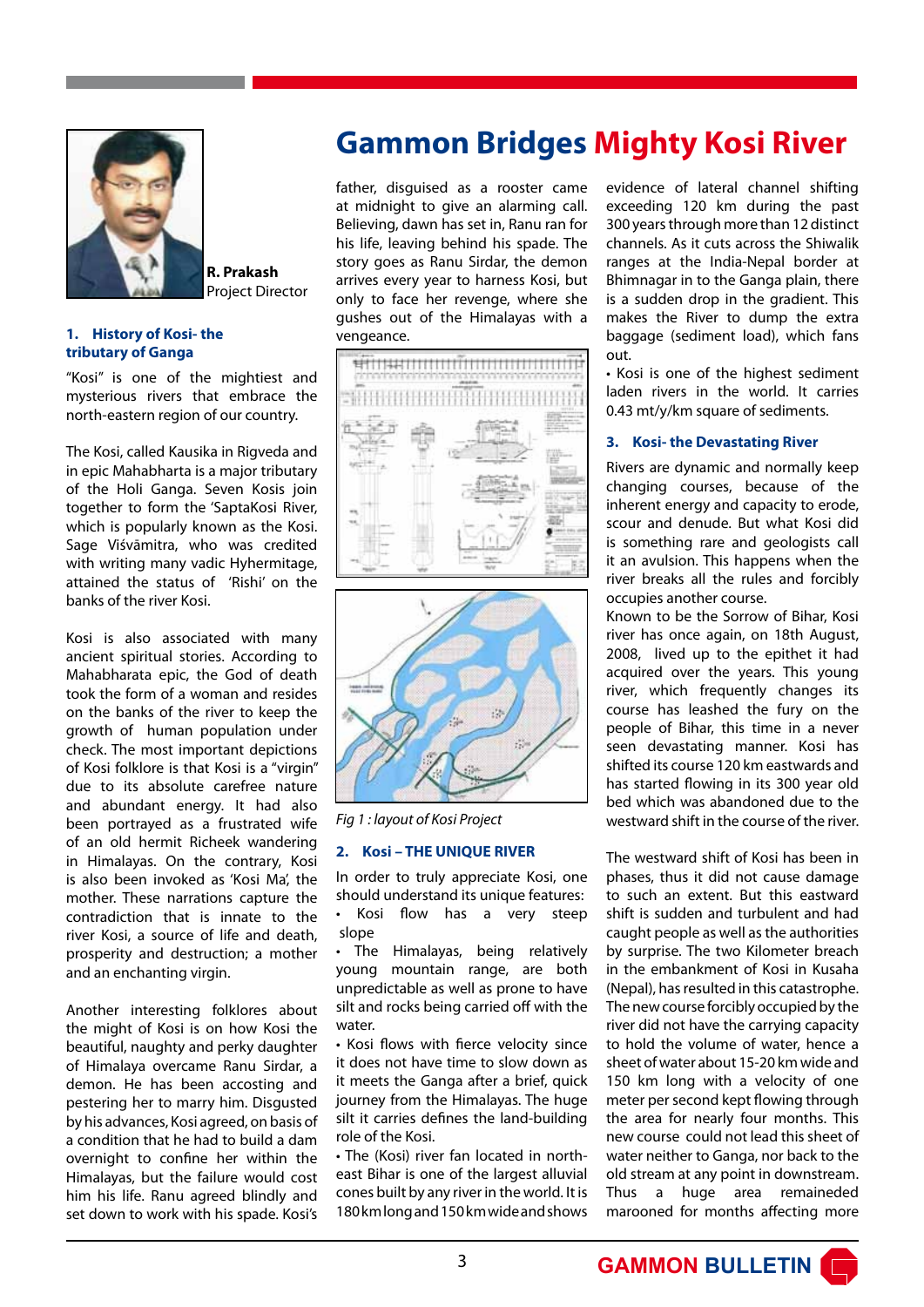### **TABLE 1**

| <b>Materials</b>                  | unit | Quantity       |
|-----------------------------------|------|----------------|
| <b>Empty Sand Bags</b>            | Nos. | 4000000        |
| <b>Boulders</b>                   | m3   | 8000           |
| <b>PVC coated Wire Carets</b>     | m2   | 12500          |
| <b>Black Annealed Wire Carets</b> | m2   | 45000          |
| <b>Balla for Piling</b>           | Nos. | 1000           |
| Bamboo for piling                 | Nos. | 5000           |
| Loose sand/Earth                  | m3   | 18000          |
| G.S.B.                            | m3   | 3000           |
| Polythene sheet                   | m2   | 2000           |
| Pre – cast Concrete Blocks.       | Nos. | $\overline{2}$ |

### **TABLE 2**

| <b>Description of</b><br><b>Sub activity</b> | Unit           | <b>Balance</b> | Comple-<br>ted on |
|----------------------------------------------|----------------|----------------|-------------------|
| <b>Well Steining</b>                         | <b>Rm</b>      | 6              | 7-Apr-11          |
| <b>Well Sinking</b>                          | <b>Rm</b>      | 25             | 15-Apr-11         |
| Pier                                         | <b>Nos</b>     | 12             | $2$ -Jun-11       |
| Piercap                                      | <b>Nos</b>     | 16             | 9-Jun-11          |
| Segment<br>casting                           | <b>Nos</b>     | 337            | 21-Aug-11         |
| Segment<br>Erection                          | <b>Nos</b>     | 444            | 30-Aug-11         |
| Earth work                                   | M3             | 1798923        | 20-Dec-11         |
| Subgrade                                     | M <sub>3</sub> | 53574          | 28-Dec-11         |
| GSB                                          | M3             | 49339          | $2$ -Jan-12       |
| WMM/WBM                                      | M <sub>3</sub> | 40195          | 14-Jan-12         |
| DBM & BC                                     | M <sub>2</sub> | 363185         | $21$ -Jan-12      |
| Boulder<br>Pitching                          | M3             | 65005          | 30-Apr-12         |
| <b>Culverts Below</b><br>Four Lane           | No             | 3              | $5$ -Jan-12       |
| <b>Toll Plaza</b>                            | No             | 1              | 5-Feb-12          |

than 30 million people in one stroke.

### **4. Bridge Construction on NH-57:**

No company other than Gammon, has built a bridge on this river after collapse of Brick Masonry Railway bridge in 1934 (which was built in 1902).

Gammon has been bridging Kosi river since decades by building Kosi barrage, Dumri Bridge and now a bridge at Nirmali. Gammon is proud to be associated in bridging Kosi river, for which NHAI had floated tenders in 2005 and awarded contract to Gammon Infra Projects Ltd under BOT Annuity in 2006. In the first journey to site in August 2006, (Which started from Darbhanga at 8:30 A.M. ended at site starting point on the

### **TABLE 3**

| <b>Time cycle for Segment Casting</b> |                       |  |
|---------------------------------------|-----------------------|--|
| <b>Description</b>                    | <b>Duration (hrs)</b> |  |
| Cage Placing                          | 1                     |  |
| Surveying/Matching                    | 2                     |  |
| Cable profiling                       | 3                     |  |
| Mould fixing                          | 6                     |  |
| Concreting                            | 5                     |  |
| Setting                               | 16                    |  |
| Separation of segments                | 2                     |  |
| Segment Lifting                       | 1                     |  |
| Total(hrs)                            | 38                    |  |

next day at 11:00 A.M.) we travelled by almost all conceivable modes of transport, a Car, Train, Boat, Bike, Cycle and by foot. The distance was hardly 85 Km.

After seeing the hardships of the people, who can not avail power, education, market, medical without travelling through land & water for hours, we decided, we should contribute for the development of this separated part of the country without any delay.

The scope of the project was to construct 1875 m four lane bridge to guide water flowing in 12 km width through the bridge by constructing Guide bund and construct a 4 lane approach on either side of the bridge for a total of 8.96 km**(Fig-1).**



*Fig 2 : Initially proposed diversion scheme*

### **5. Strategy:**

Three challenges that was originally predicted were (a) Preparation of access to reach the bridge site, (b) Availability of limited working period of only four to five months a year, (c) Diversion of five small streams of Kosi river towards the main stream.

After signing the Agreement in October 2006, work were to commence from April 2007, upon financial closure.

All the preliminary activities were planned simultaneously like Preparation of access, Soil investigation, Submission of all documents, Design of structures, Procurement of Materials, Mobilization of machineries, Manpower and Trial mix etc. so that works on ground can be started as soon as the commencement date.

Execution was planned in three different stages over three seasons. In first season: to construct approach and bunds on western side and to start foundation works on bridge from both sides. In **second season:** works on foundation to complete and start sub structure and superstructure on bridge and to complete approaches and bunds on eastern side. In **third season :** balance superstructure and connection of approaches to Bridge, Road Crust, Balance Protection Works, Toll Plaza Works and Finishing Works.



*Fig 3 : Modified diversion scheme*

### **6. Execution:**

### **6.1. Access:**

As there was no access beyond Phulparas at 15 k.m. from start point of the project, arrangement was made with adjacent package that they will maintain the access up to their portion including Bothi river and two small streams and allow us to use the same: In return we will make Bridge on Tiljuga river which is required for both of us. Both of us fulfilled our parts and access was made ready in June 2007 only to be washed away by devastating floods in July 2007.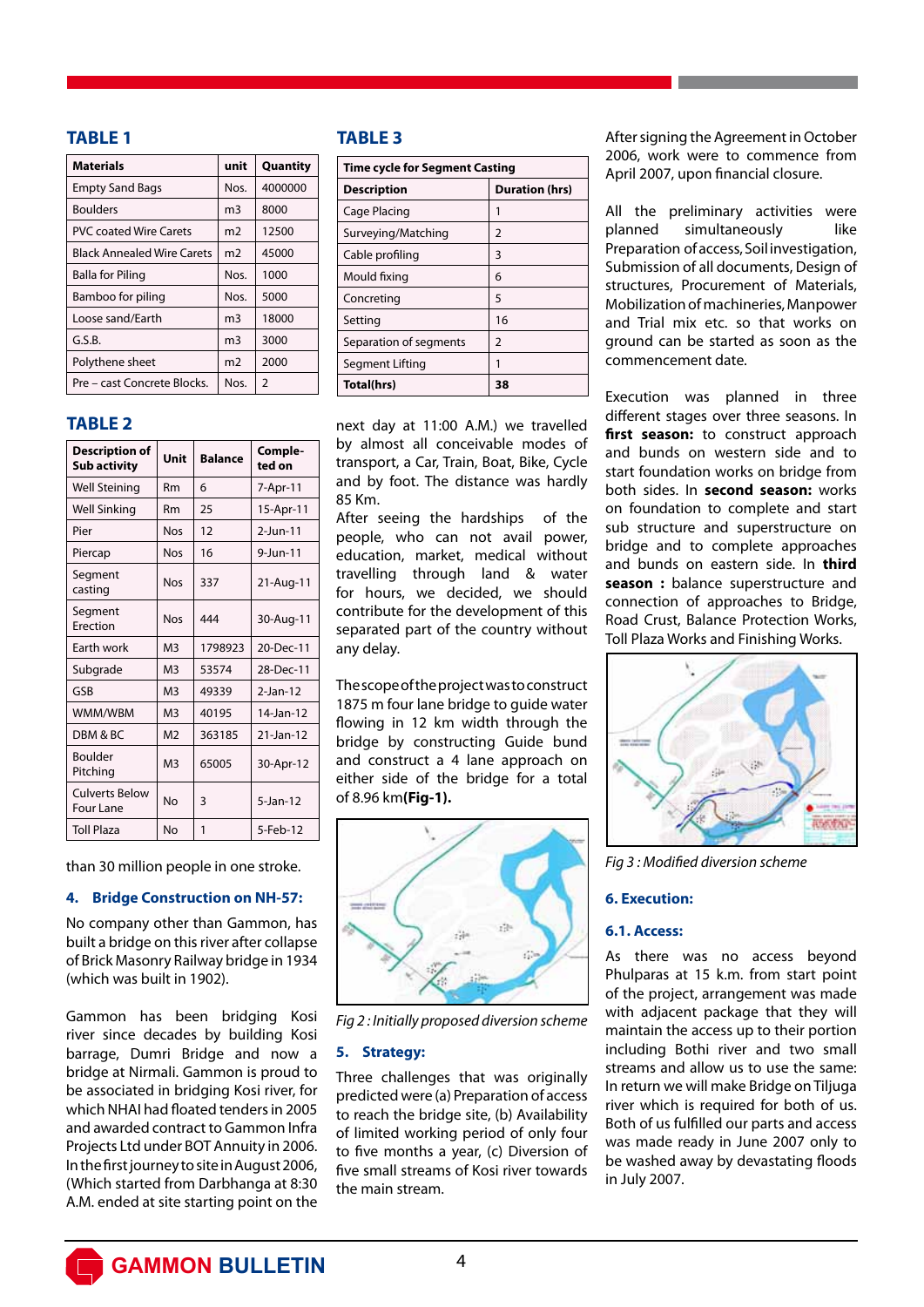The flood had damaged available bridge on Bothi river which was later repaired and finally completed the access to reach our stretch up to Bunds of Kosi river was made on 6th December 2007, and to reach bridge which requires closures of two small streams was made on 7th January 2008.

Though access made in 2007 was washed away, it helped in establishing camp and field survey works. By the time access was made ready, we had completed all preliminary activites.



*Photo 1 : Condition of excavators for making Pilot Channel* 

### **6.2. Season 2007-2008**

As soon as access was made, plants and materials which were already mobilized and kept away at four kilometers distance was shifted and erected in record time. Casting of first well curb was commenced on 18th February 2008 and the earthwork on three kilometers. of approach road and 11 k.m. of bunds was started simultaneously.

Access through eastern side was not possible due to larger streams on eastern side and chances of 800 m. wide portion next to the Abutment, which may make the river to shift to the said deeper portion. This forced us to change the plan and prepare access from western side and a Service Bridge was constructed between P9 and P13 which is actual portion of river Kosi (again in record time of 40 days and bridge was ready to cross on 15th March 2007).

Though we are aware that working will be possible only up to mid of June, our zeal allowed us to start work by 25th April and we started various work up to P19 by end of April.

Entire embankment for western side other than small hindrance portion was almost completed in this season. But planning of starting and completing the pitching works from April to June was shattered when heavy rains on 12th May cut off the entire access to site.

Kosi started eroding the embankment of bund when the floods reached its peak in June and the entire site team isolated to live in Island formed due to floods, was fighting to save the embankment. Our excellent laisoning with villagers and administration helped us to smoothly control the erosion till the time Kosi breached its embankment at the Upstream in August.

### **6.3. Season 2008-2009**

It was a tragedy that Kosi breached its embankment at 40 k.m. upstream and 90% of flow was shifted almost 70 k.m. away from us. With only 10% of flow, there was an opportunity to start work at all location, and we responded by starting work at all 40 well foundations by November.

Unfortunately our planning to start Approach and Bunds was stopped by villagers due to alignment issues which never got settled for the entire season, and hence no work could be carried out on Bunds.

Due to continuous persuasion and efforts, we were allowed to work on the Approach and on some parts of the Guide Bund.

Due to vigorous efforts of Bihar Government, diverted Kosi was turned back to its original flow by end of January. Lots of channels were dredged and coffer dams were constructed by them during the above process. Some of the channels were made after Kosi barrage had caused huge damage to our site.

Since work on bunds were not allowed, we were concentrating an approach road and 600 m portion of Guide bund. We know that once we complete continuous approach from bank to bridge we will be able to control Kosi from eroding the approach as we did in last season. Two small streams were flowing at 1 kilometers and 4.5 k.m. from bridge and it was planned that after completing embankment at all other portions , closure of these two streams 30 m. and 80 m respectively will be taken up.

Early arrival of monsoon by end of April, shortage of materials from February to April caused hindrance in construction at the bridge.

Change of super structure from single cell to twin cell box girder impacted segment casting schedule and we were able to cast only one segment by the end of season.

We almost completed the embankment and were planning ourself for closure of steams when the entire water of Kosi was brought to its original river by Bihar Government. To our surprise, water flow increased by end of April. Guided through the channels made downstream of Kosi barrage started flowing at 4.5 k.m. from bridge, instead of flowing at P9 to P28 at bridge location. We were not able to close the entire approach and we know something worst is going to happen.

### **6.4. Season 2009-2010**

When Kosi gets its full flow of water one can hardly get to see the land for long distance except for some island patches. Our fear came true when the water level reduced, and entire river got shifted towards east at 4.5 k.m. from main bridge. The main flow of river was exactly at center line of afflux bund for four kilometers and then shifted to center line of approach road for three kilometers making the working on the stretch virtually impossible unless river is diverted to main bridge.

The location and scheme for diversion was finalized with the help of satellite images obtained from Google through specialized agencies and field surveys.

Work on this proposed diversion started on 30th Nov 2009 and almost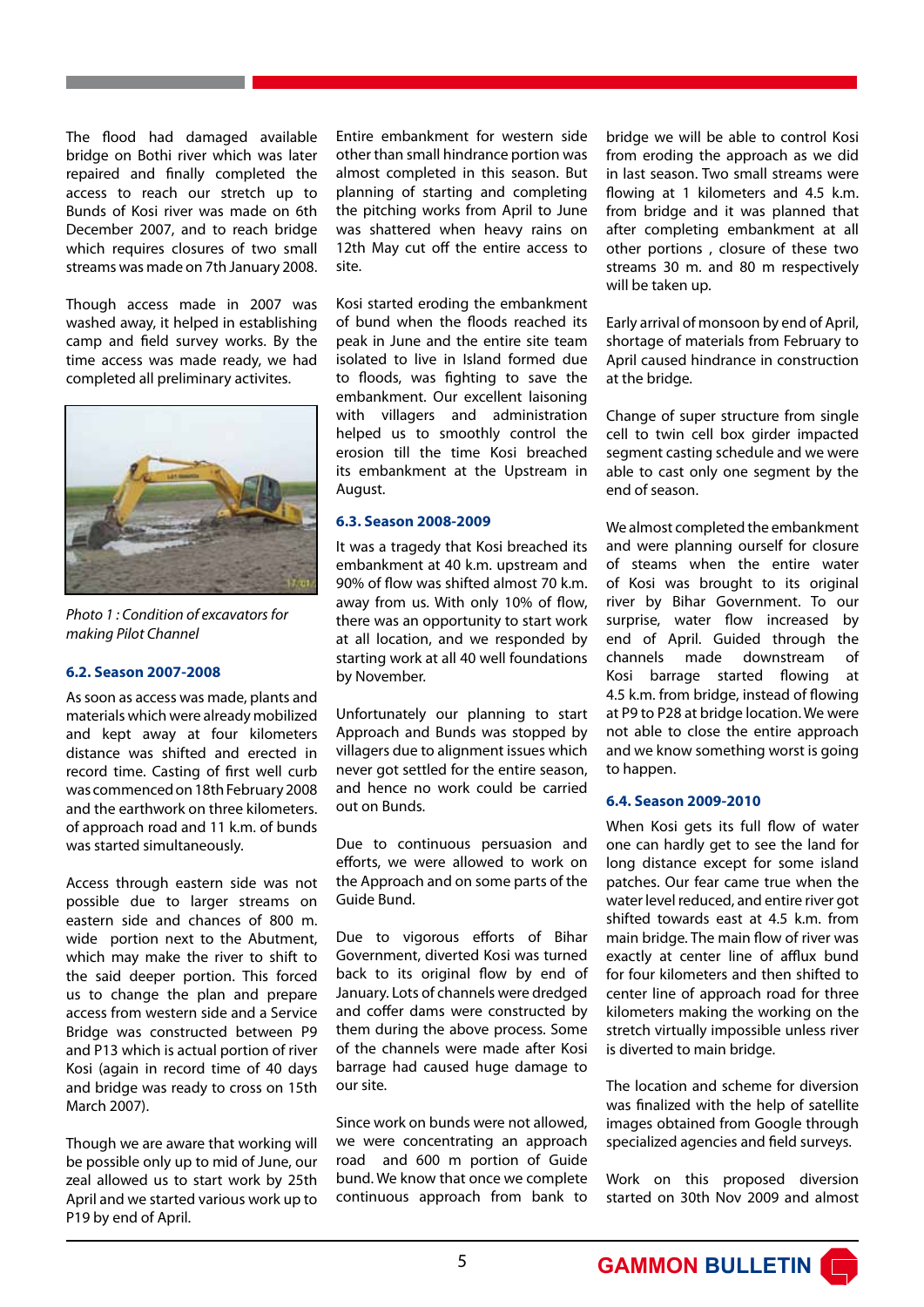65% of the works on coffer dam was completed by 23rd Dec 2009 before a Mob of villagers stopped the work and threatened to burn our equipments. Administration tried to convince the local villagers by explaining the urgency and seriousness of this work but without any sucesses.

After long deliberations, a new alignment with 8 km long Pilot channel & location for closure at a 393 m wide portion of river finalized after vigorous persuasion and work started in revised location from 10th Jan'2010 in full force.

### **6.4.1. Diversion**

The concept adopted for diversion was taken from the method adopted by Bihar Government few months back at upstream for bringing back Kosi river.

The idea was to create a pilot channel to guide the water to flow through the direction as defined. The channel should be capable of generating sufficient velocity, so that scouring can happen and more water can flow and vice versa thereby sucking all water from the main river. Entry of water to the channel was to be made by raising the level of water flow in main stream either partial or full by closing of the main flow.



*Photo 2 : 12 meter blockage; level differance three meters.*

The pilot channel alignment was derived by topo survey and an eight k.m. long channel to be finalised to connect to old deep channel at 500 m downstream of the bridge. The alignment was the one which had least habitants, acceptable to all twelve villagers, and land owners and was abale generate required velocity to maintain a four meters level difference between deep channel end and mouth

of pilot channel.

Land procured for the channel and work started with eight excavators through all terrains and completed in ten days time.

Excavation was impossible in the water logged portion of Pilot Channel alignment up to desired depth. During this period, working bank was created on both ends where coffer dam needs to be made and all required materials/ plants where arranged and the work started on 21st January 2010.

Unlike Bihar Government diversion, which required changing the 250 m wide river direction by almost 60°, our diversion required 90° turning of the river which was 393 m wide and had a varying water depth from One to Six Meters.

Work started from both ends of river using sand bags which were carried for one kilometer. by motor boat for Saraigarh side and huge quantities of sand bags were placed filled in nylon **Crates** 

After blocking 160 m, water pressure increased and dislocated the sand bags from placing location. Anticipating this, arrangements were made to Support it with Wooden (Ballas) piling on sand bags at Downstream.

Work was getting delayed due to disturbance Attack at Midnapur, two kilometers from where we were getting the materials so this method was dropped after closing 260 m, due to high water pressure and delay in getting the material.

Additional fronts opened where the depth of water was less and we were left with a balance of 35 m and 10 m as of 15th March 2010. Downstream side of Bund was filled by earth to strengthen the bund but reverse flow of water at d/s washed out all filling of 100 m in just 10 minutes.

Sand bags filled in between bamboo piling provided at both sides of earth fill, and this process continued for 5-6 days. After 15 m progress, high

water pressure pushed the sand bags at downstream and crates  $(5' \times 3' \times 1')$ with boulders, dumped at the middle location using two boats tied together.

After closing the 360 m, water pressure became very high and as result, water scour the river bed up to eight to ten meters as expected. Huge quantity of boulders with BA wire crate placed by boat on rest 33 m and after continuing for 10 m boats were not able stand at desired location.

Contractor worked in 2008 diversion at Kusha Bund was called upon and deployed for work. As per their advice, we decided to increase the size of crates and push them using Dozers. PVC coated wire crate (3m x3m x.9m) with boulders used to increase the Weight & Dozer used to push them in water.

Bihar Water Resource Department was actively involved during the process and helped a lot to divert the river. Along with them it was decided to close the barrage on 14th April and control the discharge from 14000 cusecs to 2000 cusecs. Only 20 m was balance to be blocked on that time. Disaster Cyclone on 13th April evening damaged all the labour huts at site & 6 boats were sunk and broken.



*Photo 3 :* 

Using Dozer became difficult and time consuming, while the discharge increased to 20000 cusecs.

Now Wire crate with boulders was used at Downstream as well to protect bund from high speed back water flow. Excavators were used instead of Dozer to save time to close last 20 m from both ends and also used to push the boulders to close at last 12 m. The staffs from NHAI and IC were

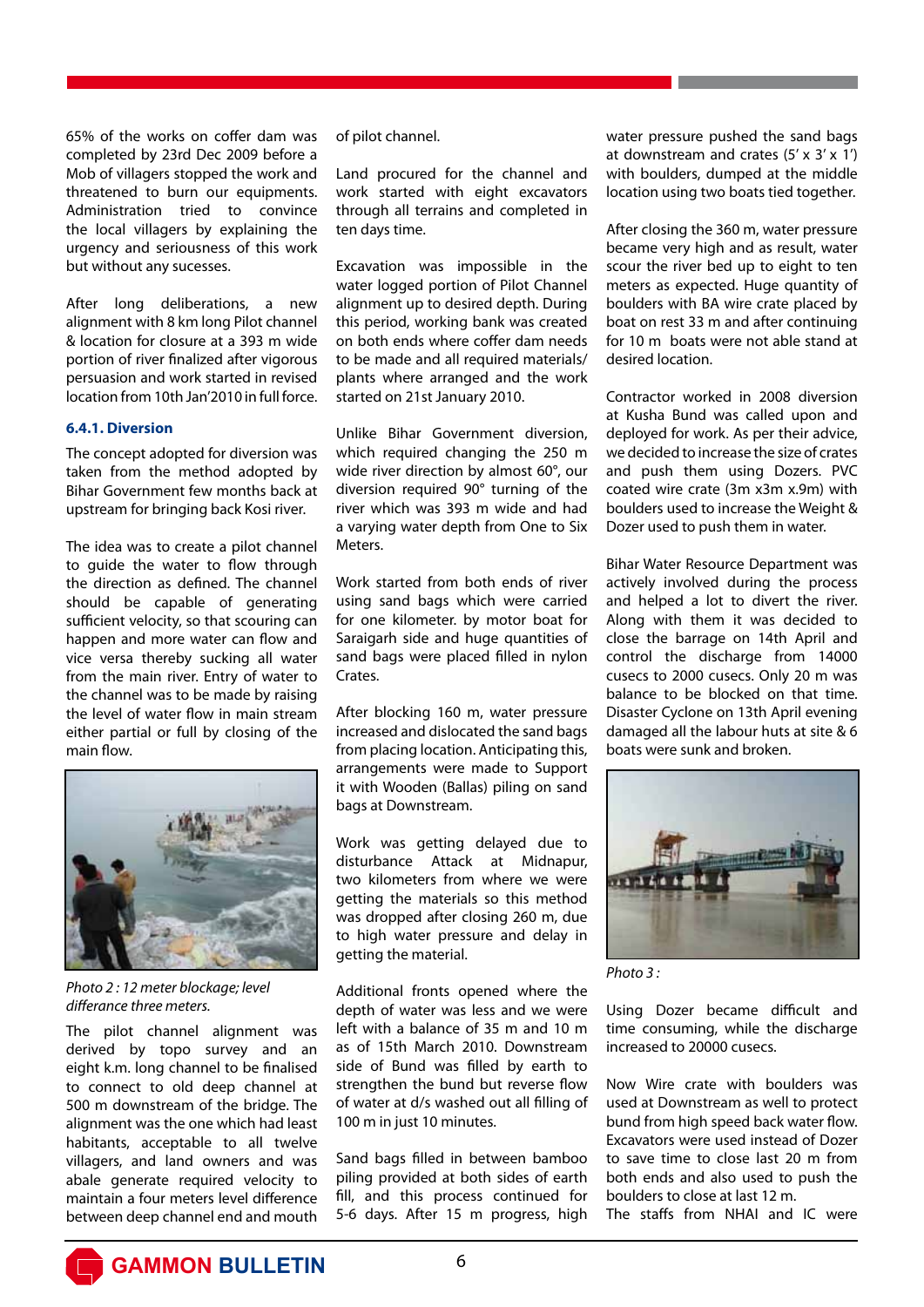apprehensive on seeing the Force of River mainly due to velocity at left out opening of 20 m which was almost 20 m/sec and the difference in water level was more than three meters between upstream and downstream of the bund but Site team was highly confident.

All the boulders were packed in wire crated boxes and pushed towards opening using excavators from the both sides of the opening.

When the gap was about 12 m, crated boulders of volume 9 cum each was not sustaining the velocity of water and carried away for 15 to 20 m. On seeing this, the volume was increased by attaching multiple crate boxes and at one point of time the volume of crated box clubbed together was around 18 cum.

Settlement of already completed bund was repeatedly affecting the progress and the crated boxes, which were continuously laid on sides of existing bund.

After all the efforts and round the clock working for almost 30 to 35 days the bund was closed on 7th May 2010 and entire water started flowing through pilot channel, which, by this time widened and deepened to take full flow of 14000 cusecs of water.

Work started immediately on afflux bund and approach and almost 24000 cum of earthwork was done per day till 25th May when the cyclone had damaged bund at somewhere else and allowed the water again to its previous channel and all of our force, who were fighting to retrieve standard equipments went in vein.

### **6.4.2. Casting of superstructure**

In winter period, dismantling of segments was taking 4 to 5 days from the date of concreting which seems be inadequate to achieve our target. In order to overcome this issue, we had conducted several trial mixes for getting early strength in concrete and finally used Hyperplastisizer.

In order to achieve the early strength for

removal of segments we have modified our concrete mix proportion for early strength and casted the segments as per modified mix and our production achieved up to 45 segments per month in this season and 60 segments at later stage.

### **6.4.3. Segment Erection**

Entire segment launching system was indigenously designed and developed at site and launching girder was fabricated in record time for capacity of 2500 MT for 50 m span. In order to reduce the reaction, high grade steel was used for Girder, and the weight of girder alone was up to 980 MT (Photo 3). After clearance of hindrance of 200m at approach portion, in April 2010, access was prepared on top of approach and segment erection was started in July 2010.

Support of launching system was provided through a cantilever bracket cast with pier. When erection started for second span, minor cracks noticed on supporting brackets after erecting eight segments over the Launching Girder on 13th Sep 2010 and to avoid any mishap, erection works were stopped and the Designer was called to site immediately.

The design parameters were verified by senior design team and external expert once again and there was no fault noticed in the design, construction and sequence of erection. Designer, along with the experts visited site on 22nd Sep 2010 and studied the behavior for four days and decided to strengthen the bracket by applying Carbon laminates and Carbon fibers to increase the properties of the bracket.

In order to ensure proper safety, load testing was conducted on brackets at Well P8 and till the time erection continued with close watch on the structure. As erection was progressing slow, our stacking capacity exhausted at yard, we were not able to continue with casting of segments in spite of regularly increasing stacking capacity.

In order to avoid any criticalities in casting, we kept on augmenting our casting capacity continuously and lastly our seventh bed was made operational by February 2011.

### **6.5. Final Season 2010-2011**

As soon as the floods receded by 50% on breached location and on bridge location, we had to divert the river. This time around it needs to be straightened by  $60^\circ$  to direct to bridge location, the entire pilot channel which was already acting as Main River made us to attack diversion in November was completed in Feb 2011.

After completion of Camel Gantry erection on 10th February, site has got complete erection scheme in place (Photo 3) and by end of February 2011 site has no issues affecting the work except that one bridge needs to be made across the river. We thought, we had done records already, we can do it again and targeted to finish the erection in August, and whole project by December 2011.

### **7. Tests & Completion**

As the part of the process for obtaining COD, various tests need to be performed on the structure and process of finalizing agencies for tests, methodology, schedule were finalized well in advance by end of November and all the tests were simultaneously performed, as and when any of the work got completed.

Testing commenced on 27th December, with load testing on Bridge superstructure and continued until 27th of January. By then all the work were completed expect for few crust work at bunds which were eventually got it done by 6th February 2012. By this time all road safety items and road furniture were also installed.

### **8. Conclusions**

When review meeting conducted on 31st March 2011, no one was ready to believe that we could complete the erection of superstructure by August 2011 and whole project by 31st December. But confidence and team spirit of Gammonites was roaring and we completed almost impossible task of erection on 31st August and all the work on project by 21st January 2012, thus bridging the relationships and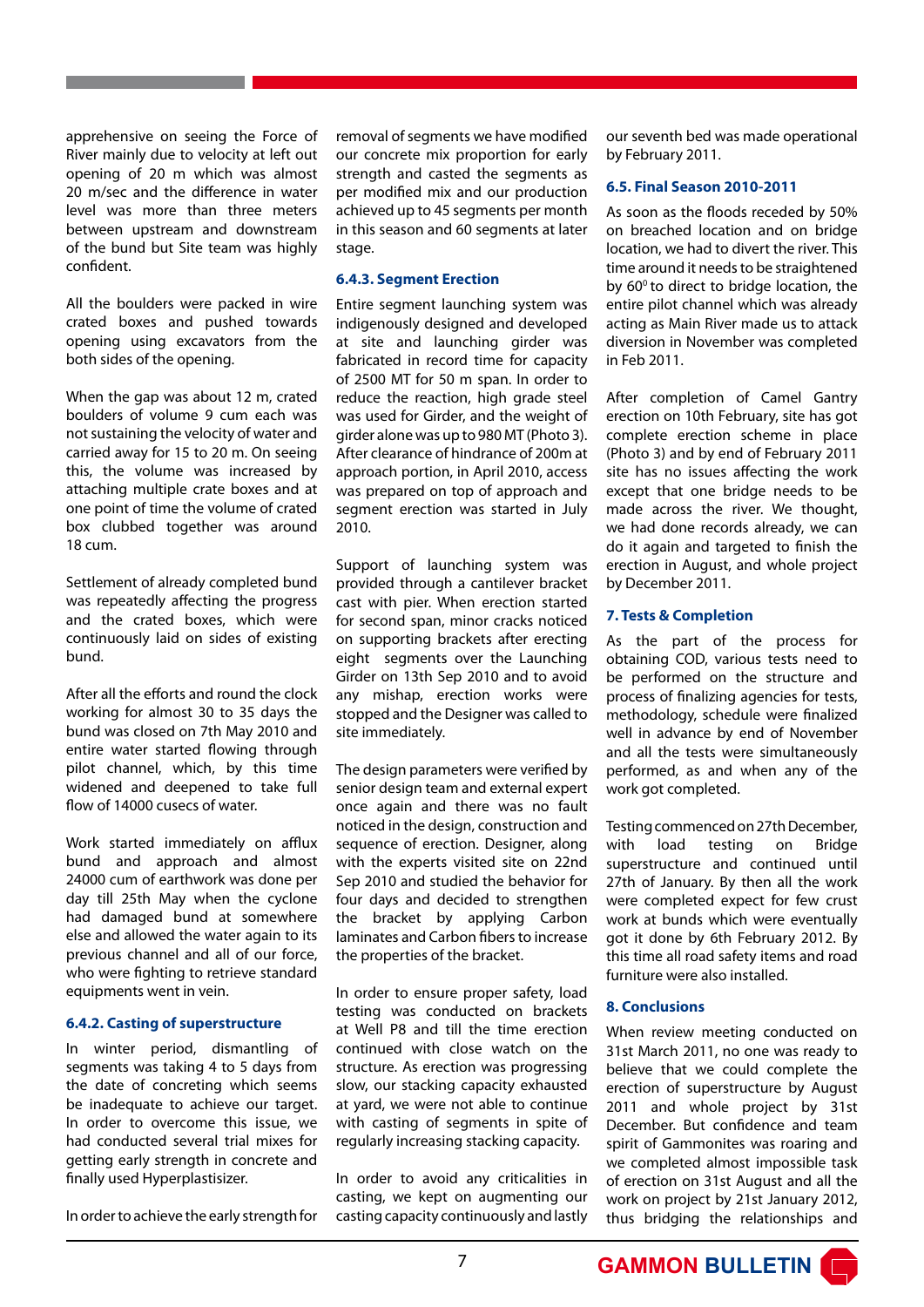

cultures that was separated for more than decades, in the Mithilanchal region.

Provisional Completion Certificate was issued on 8th February 2012 and the project was opened to traffic on the same day (Photo 4).



*Photo 4 : Inaguration of Kosi Bridge* 

One elderly local villager who has witnessed the devastating Kosi River and sufferings of locals with his own eyes said, "From heaven the 'Almighty, God' sent one Company, one Leader, and one team to our village. They came. They concurred and they went. Result was nothing sort of a miracle – unbridgeable mighty Kosi Maa (the mother), perky, vengeance - minded beti (the daughter) of Himalaya, aptly described so in Mahabharata, was bridged by them. They replaced tears of sorrow in the eyes of local villagers with tears of joy. We were taking couple of days to reach Darbanga town which is just 85 km away, now we can be there in couple of hours."

This valuable remark from a veteran grey-haired local beats the likes of OSCAR in Hollywood as it beautifully summarizes the success story of marvelous Engineering feat from nonengineer's perspective. This remark also opens flood gates of opportunities for Civil Engineering fraternity and gives a challenge to them to serve the mankind at downtrodden level whose sufferings are unimaginable.

# **CELEBRATION OF SAFETY MONTH IN GAMMON**



**Mr. Prakash Tikare** Vice President HSE, Systems & Process

### **1. PREAMBLE**

Developing and Enhancing Safety culture and continually maintaining it is an important aspect for continually improving safety practices and safe working conditions. It is more so, in a Construction Industry where unorganized workforce with low literacy level and lack of construction experience is always present. Gammon, being a premiere, Construction Company and Builders to the Nation has acknowledged the due importance of construction safety and accordingly has been implementing safe construction practices across the company. In order to promote safety culture, Gammon has made it a Company Policy to celebrate the month of November every year as "Safety Month."November 2012 was no exception and was celebrated as Safety Month with lot of enthusiasm, involvement and added coverage across all Project Sites as well as at HO and Belapur Office.

All the Projects, Workshops and Offices enthusiastically participated in Safety Month celebrations in a big way and made it a grand success. Various activities were planned and conducted throughout the month to make the Safety Month, interesting, informative and result oriented.

### **2. INAUGRATION OF SAFETY MONTH**

The Safety Month celebrations at HO Gammon House was inaugurated by Mr. A. B. Desai, Executive Director, by unveiling the Safety Month Banner in the presence of distinguished management personnel and employees of HO. In his inaugural address, Mr. Desai stressed the need for integrating safety requirements,

by executing agencies and creating and observing ownership on safety with responsibility. He also provided summary of activities being taken in the Gammon Projects, under the guidance of HO Safety.



Similarly, Mr. M.V.Jatkar, Executive Director; inaugurated the Safety Month celebrations by unveiling the Safety Month Banner at Belapur Office. Shri. Jatkar brought out the importance of in-built safety system from design stage itself w.r.t to the various safety provisions. They include taking care of the gaps between jump form platforms and shell,edge protection, working platform, access, egress etc. and uniformity of such best system across all Projects of Gammon.



As part of the programme, we intiated various activities to stress the need for strengthening safety at all levels and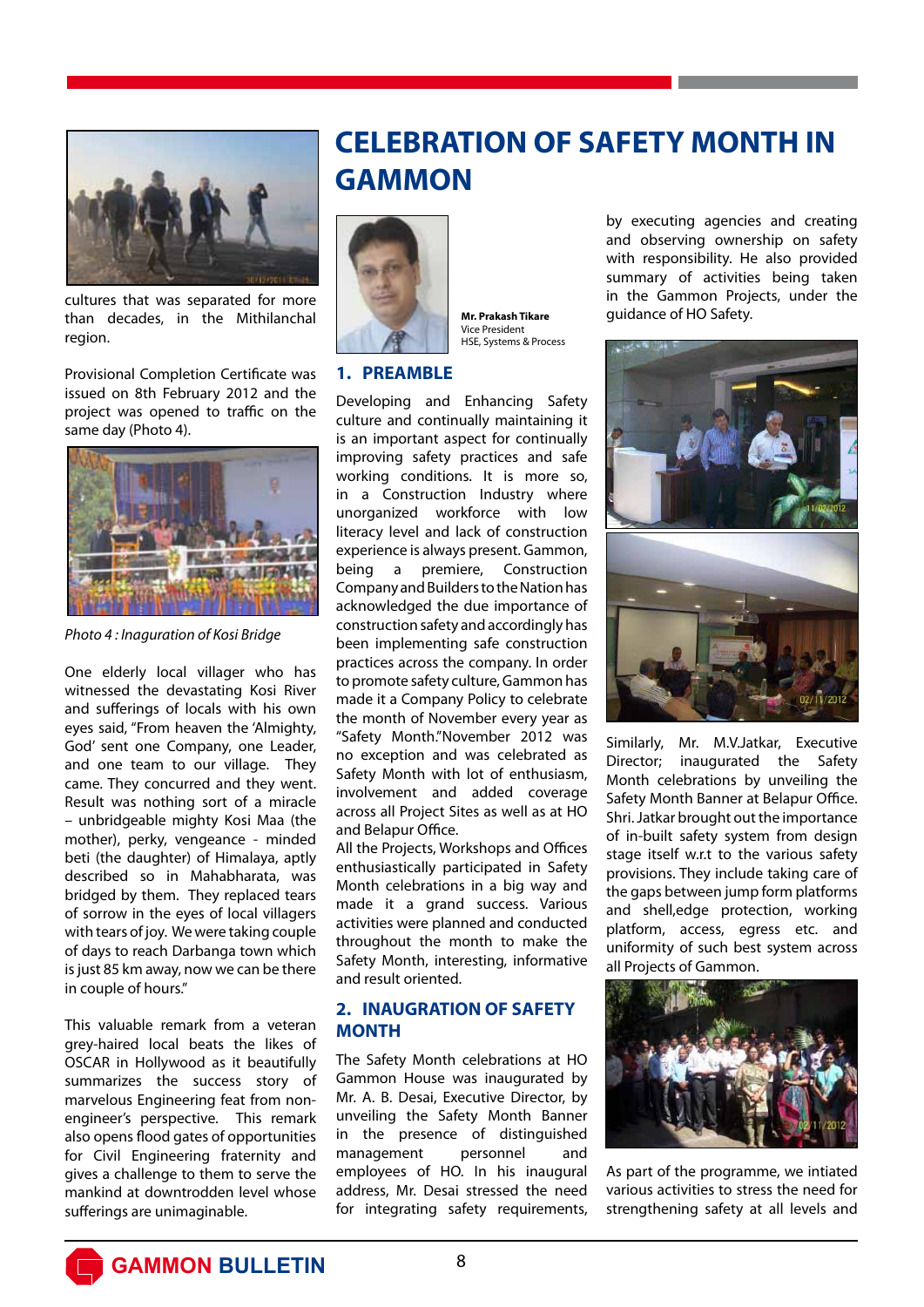owing the responsibility for enforcing and implementing by all concerned.

### **3. NEW INITIATIVES ON SAFETY PROMOTION BY CORPORATE SAFETY**

Among the various safety promotional activities, following new initiatives were taken up by HO- Safety;

- Launching of E- Learning module on safety training for self- study and training for enhancing Safety knowledge & skills of employee on topics like "On site Office emergency", "Fire Fighting" and "Home Safety on LPG" etc.
- Posting of an e-mailer on "Thought



of the week" was taken up on a weekly basis.

- Information posting on Gammon Intranet through PPTs & Videos on various safety topics like; Ergonomics, Driving Safety; Dengue etc.
- Training the participants on fire



fighting through an in-house Firefighting Demo held at both HO & Belapur.

• Obtaining safety suggestions and safety competition entries through a prominent display of suggestion box at the most accessible location.

### **4. SAFETY MONTH CELEBRA-TIONS AT PROJECT SITES**

Various Project Sites also celebrated Safety Month in a big way and organized several interesting, promotional activities.

- Inauguration of the Safety Month Celebrations by Safety Flag Hoisting and Administering of Safety Oath.
- Promotional activities related to labour health & hygiene like health checkup camp, labour colony inspections, inspection of drinking water, canteen & wash room facilities, inspection of PPEs etc.





• Activities related to inspection of plant and equipment, training on safe use of lifting tools & tackle etc.



• Working at Heights, Scaffolding inspections, Inspection of portable electrical appliances & hand tools, Inspection of access and egress, Provision of barricading, Inspection of life lines and its related Safety trainings.

• Activities related to housekeeping and other safety promotional programs like quiz, mock drill,



firefighting training were also conducted for the active involvement of staff and workers.

Winners of the various safety promotional competitions were suitably rewarded.



### **5. MEDIA COVERAGE:**

The Safety Month celebration of Gammon was covered by local media appreciating the importance of safety accorded by Gammon management involving staff and workers across the country.



### **6. ACKNOWLEDGEMENTS**

We are thankful for encouragement, guidance and whole hearted support received from the Management. Credits are also due to entire Safety Team at HO & Project Sites and the Operations. Team at Sites for making the Safety Month Celebration a grand Success.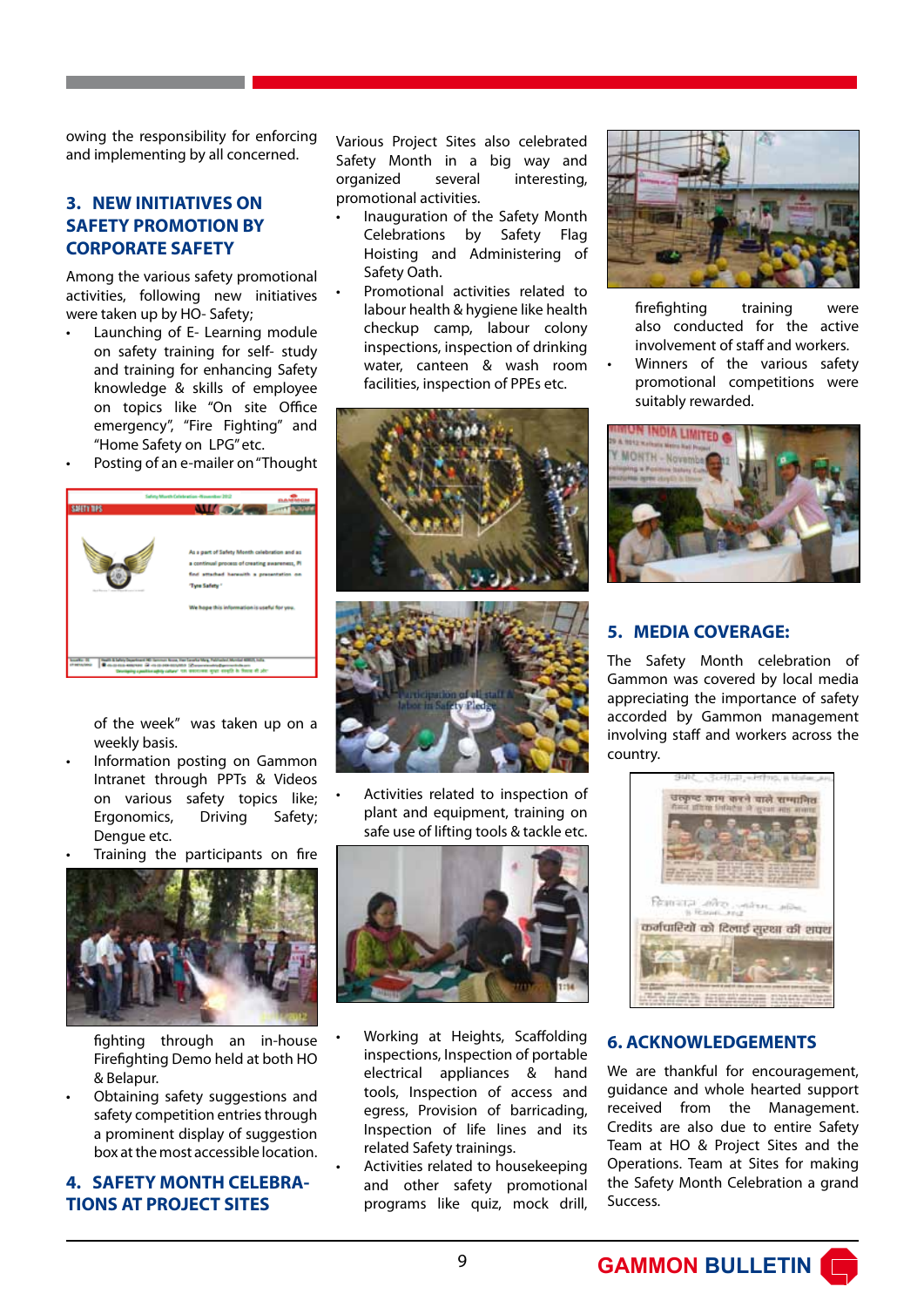

# **Patchy Potholes: Remedies and Repairs**

**Madhava Reddy N** Consultant EDMS Highways Group

### **1. Introduction**

Paholes - No one likes them but everyone is aggrived by them. In fact patholes are often seen as a real public nuisance, destructive and distracting to vechile drivers and pdestrains alike.

Generally potholes occur on bituminous-surfaced pavements which are subjected to a broad spectrum of traffic levels, poor drainage, poor construction practice and other parameters. Any agency responsible for building and operation of bituminoussurfaced pavements, eventually performs pothole patching work till the concession period. In Indian context, pothole patching is generally performed either as an emergency repair to serve the purpose under harsh conditions, or as routine maintenance scheduled at comfortable environment (preferably after monsoon season).

As the road budgets are constrained and preventive maintenance is either reduced or prolonged, the potential for the development of potholes during wet weather increases significantly. The main objective in reducing pothole formation is to ensure that preservative maintenance is applied timely and to the appropriate standards. However, for the foreseeable future, this is unlikely to be fully achieved and optimum techniques for repairing potholes need to be implemented.

The majority of roads in India are surfaced with bituminous, which are more prone to potholing than concrete roads. This article hence concentrates on the occurrence of potholes on bituminous roads. Eventhough the moisture and traffic conditions may vary from season to season, the materials and methods for doing quality repairs are fairly similar. The patching techniques and bituminous mixes described in this article have been used successfully in actual field conditions across India.

### **2. Formation of Potholes**

The majority of potholes form in wet

or rainy season. However it is not uncommon for potholes to develop and deteriorate during the dry season not only due to the action of traffic, but also owing to temporary wet conditions resulting from localized irrigation, ponding and/ or seepage of water. The formation of a pothole in a flexible pavement begins in a weak area of the pavement. The heavy traffic loads lead to an excessive bending of the pavement, which in turn creates cracks. Once the pavement section has cracked, water can easily enter the system and will gradually lead to the saturation of various layers of the material to a point that the pavement cannot support heavy loads any more. The effect of the water intrusion is even more pronounced during the monsoon because, the pavement is subjected to wet conditions and low temperatures.

Potholes may be accompanied by severe cracking and deformation or distortion of the surfacing around the pothole, indicating a deep-seated cause for the pothole formation. Where little deformation is observed in the vicinity of the pothole, the cause is more likely to be the entry of water through surface cracks in the road pavement and deterioration of the surfacing and upper structural layers of the pavement. Other contributing factors are poor underlying support, poor construction materials, poor construction practices or their combination. Pothole repair is necessary in those situations where potholes endanger safety and pavement rideability.

### **3. Need for Pothole Repair**

The decision to patch potholes is influenced by many factors:

- Performance criteria given in operation and maintenance clauses of project road;
- The time beset scheduled rehabilitation or overlay;
- The availability of personnel, equipment, and materials;
- The tolerance of the road users (Toll payer); and

**Rahul Gopnarayan** Dy. Manager (Pavement Design) EDMS Highways Group



• The level of traffic and climatic conditions.

In most cases, road users, expect all potholes be repaired promptly and forms a negative opinion of the highway agency or infrastructure operator.



*Photos 1 &2 :Untreated Potholes* 

Regardless of the weather conditions, the potential safety and rideability problems that could result from unrepaired distress must be considered when deciding whether a pothole should be patched. A highway agency must repair any potentially hazardous potholes as soon as it is aware of them. The two main elements of quality pothole patching are material selection and repair procedures. The cost-effectiveness of the overall patching operation will be affected by the selection of material, labor, and equipment.

### **4. Repair Techniques / Procedures**

The repair techniques are broadly divided as follows;

- 1. Throw-and-roll
- 2. Semi-permanent
- 3. Edge Seal

Many construction, operation and maintenance agencies use the throwand-go method for repairing potholes. Although not considered the best way to patch potholes, it is the most commonly used method because of its high rate of production. The procedure described here is more accurately termed throw-and-roll, and it should be considered a superior alternative to the traditional throw-and-go method. The semi-permanent repair procedure, represents an increased level of effort for patching potholes, which increases the performance of the patches by improving the underlying and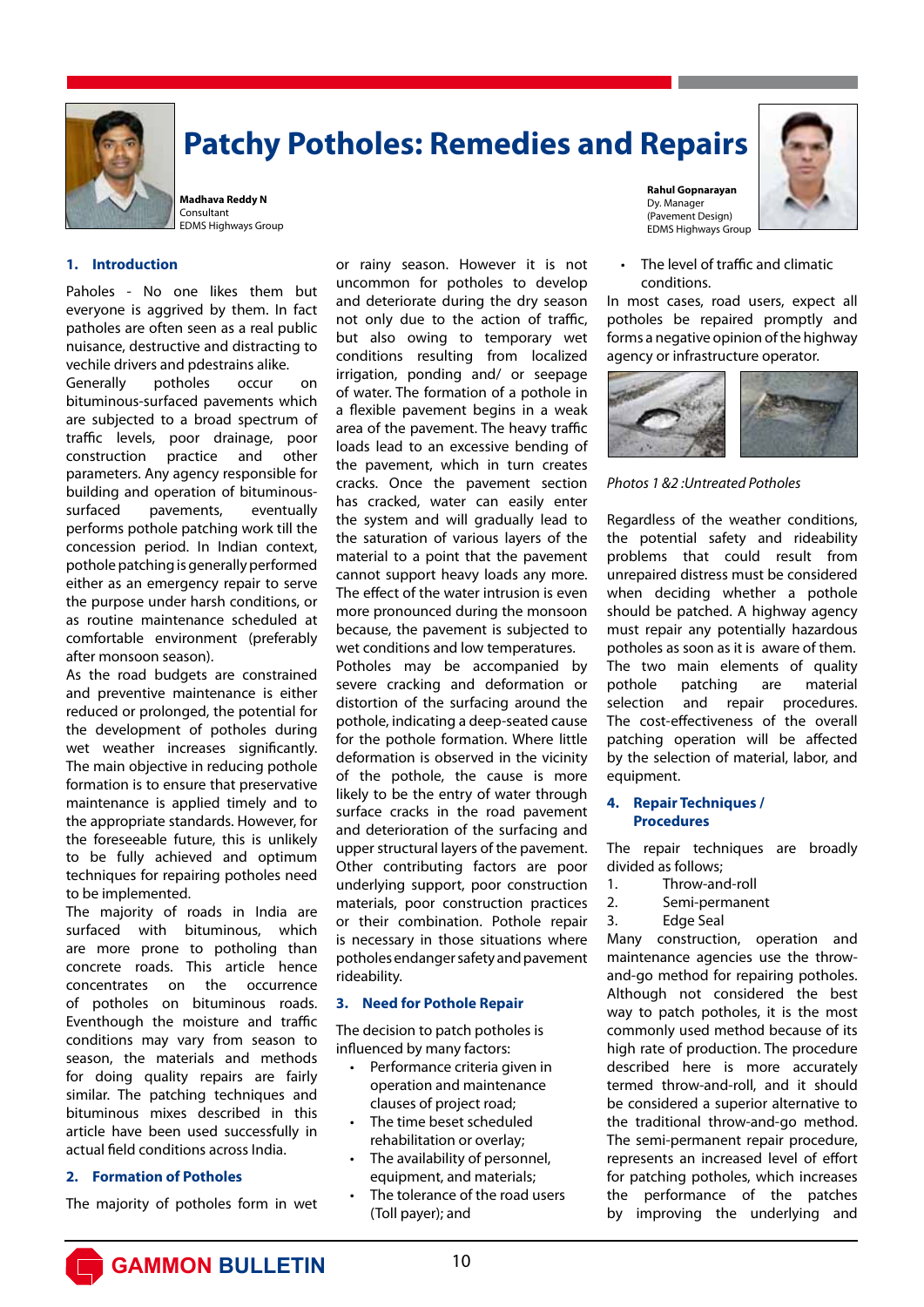surrounding support provided for the patches.

The edge seal method, requires a second pass through the repair area, but can improve patch performance in older pavements with a lot of cracking.

### **4.1 Throw-and-roll**

The throw-and-roll method consists of the following steps:

- 1. Remove dust using pneumatic compressor; loosen particles (debris) and water from the pothole;
- 2. Place the material into a pothole (which may or may not be coated with bitumen spray/ emulsion);
- 3. Compact the patch using truck tires (min of 6 to 8 repetitions);
- 4. The compacted patch must have a crown between 3 mm and 6 mm;
- 5. Move on to the next pothole; and
- 6. Open the repaired section to traffic as soon as maintenance workers and equipment are cleared from the area.

Compaction provides a tighter patch for traffic than simply leaving loose material. The extra time to compact the patches (generally 1 to 2 additional minutes per patch) will not significantly affect productivity. This is especially true if the areas to be patched are separated by long distances and most of the time is spent traveling between potholes.

### **4.2 Semi-Permanent**

The semi-permanent repair method is considered one of the best for repairing potholes, short of full-depth removal and replacement.

The steps are:

1. Mark and cut the edges (Square/ rectangle/circle) of potholes along with the weak area in the vicinity;



*Photo 3: Cutting Pothole to Proper shape*

2. Remove dust using pneumatic compressor; loosen particles (debris) and water from the pothole;



*Photo 4: Pothole Repair by Semi Permanent*

- 3. Spray a tack coat of emulsion at 0.5 kg/10 m 2 on the sides and bottom of the pothole;
- 4. Place the mix;
- 5. Compact with a device smaller than the patch area (Single-drum vibratory rollers and vibratory plate compactors work best);
- 6. Spray sand or rock dust on patched area to prevent cracking, and open to traffic after 30min;

This repair procedure provides a sound area for patches to be compacted against and results in very tightly compacted patches. However, it requires more workers and equipment and has a lower productivity rate than the throw-and-roll method.

### **4.3 Edge seal**

The edge seal method consists of the following steps:

- 1. Remove dust using pneumatic compressor; loosen particles (debris) and water from the pot hole;
- 2. Place the material into a pothole (which may or may not be clean dust or debris);
- 3. Compact the patch using truck tires (min of 6 to 8 repetitions);
- 4. Verify that the compacted patch has some crown (between 3 mm and 6 mm).
- 5. Move on to the next pothole;
- 6. Once the repaired section has dried, place a ribbon of bituminous tack material on top of the patch edge (tackmaterial should be placed on both patch and pavementsurfaces);
- 7. Place a layer of sand or rock dust on the tack material to prevent

tracking by vehicle tires;

8. Open the repaired section to traffic as soon as maintenance workers and equipment are cleared from the area;

This procedure may require a second visit to the repaired section by the crew to allow water to dry before placing the tack. Although this does reduce the productivity of the procedure, the placement of the tack material prevents water from getting through the edge of the patch and can glue together pieces of the surrounding pavement, improving support for the patch.

### **5. Bituminous Patching Mixtures**

Bituminous patching mixtures are combinations of different binders and aggregates that have special characteristics needed for filling potholes in pavements. There are different types of patching mixtures and they can range widely in cost, stability, quality, and application. The patching mixtures can be generally placed in two groups, based on the type of mixing and the temperature of the mixture at the time of placement. These groups are described as follows:

### **5.1 Hot-Mixed, Hot-Placed Patching Mixtures**

These are bituminous concrete patching mixtures that usually contain bituminous binder and a well-graded aggregate produced in hot mixing plant. "They are used while hot, usually immediately after being produced. This mixture has the highest quality of all bituminous patching mixtures and they have the same durability characteristics as bituminous concrete that is used for pavement surfacing". These mixes are designs same as conventional mix design proposed in MoRTH.

### **5.2 Warm-Mixed, Cold-Placed Patching Mixtures**

These are materials produced with liquid bituminous binders (Cut Backs) in a plant that uses a dryer to heat the aggregate or in a drum-dryer plant. These mixtures are carefully controlled and thoroughly mixed. They are used cold from a stockpile and are workable in all weather. The detailed mix design procedure and specifications are discussed in the subsequent section.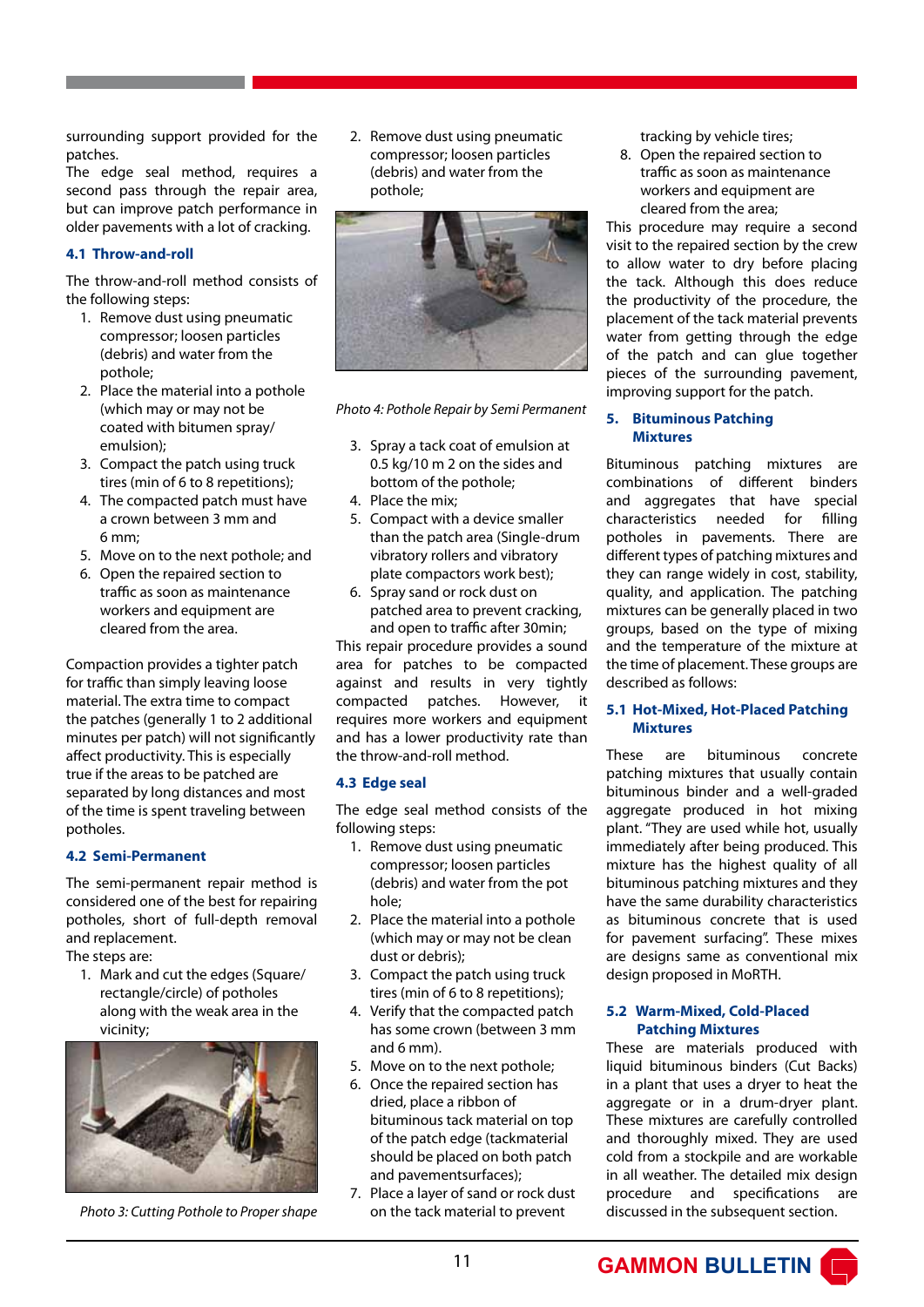| Test                                       | Requirement                       | <b>Test method</b>                        |
|--------------------------------------------|-----------------------------------|-------------------------------------------|
| Grain size analysis                        | Max. 2% passing<br>$0.075$ micron | <b>IS 2386 Part I</b>                     |
| Flakiness & Elongation<br>Index (combined) | Max. 40%                          | <b>IS 2386 Part I</b>                     |
| Los Angeles<br><b>Abrasion Value</b>       | Max. 40%                          | IS 2386 Part IV                           |
| Aggregate Impact<br>Value                  | Max. 30%                          | <b>IS 2386 Part IV</b>                    |
|                                            |                                   |                                           |
| Sodium Sulphate                            | Max. 12%                          | <b>IS 2386 Part V</b>                     |
| Magnesium<br>Sulphate                      | Max. 18%                          | <b>IS 2386 Part V</b>                     |
| Water absorption                           | Max. 2%                           | IS 2386 Part III                          |
|                                            |                                   | Soundness (Sodium or Magnesium), 5 cycles |

**Table1:** Physical Properties of Coarse Aggregate

*\* The coarse aggregate may satisfy either of the two strength tests.*

### **Table 4:**

| <b>Bituminous</b> | Aggregate      | <b>Bitumen</b> |
|-------------------|----------------|----------------|
| material          | temperature, C | temperature, C |
| MC-800            | $25 - 65$      | $75 - 95*$     |

(\*It shall be ensured that there is no open flame inside or utside the drum when MC-800 is added for mixing.)

This pothole repair technology can be used not only during monsoon but afterward as well to repair isolated potholes and utility cuts. The characteristic required for the development of satisfactory patching mix is as follows:

### **5.2.1 Materials**

**Bitumen:** Medium Curing Cutback Bitumen MC-800 conforming to Indian Standards Specification IS: 217 Specification for Cutback Bitumen shall be used. MC Cutback Bitumen shall be treated with a proper type and amount of an anti-stripping agent (generally in the range of 0.3% - 0.5% of bituminous binder).

**Coarse Aggregate:** The coarse aggregate shall consist of crushed rock, crushed gravel passing 9.5 and retained on 2.36 mm IS Sieve. It shall be clean, hard, durable and cubical shape, free from dust and soft organic and other deleterious substances. The aggregate shall satisfy the physical requirements specified in **Table 1.**

**Fine Aggregate:** Fine aggregate shall consist of crushed mineral material passing 2.36 mm sieve and retained on 75-micron sieve. No natural sand is

permitted.

### **5.2.2. Composition of Mixtures**

The combined aggregate grading shall fall within the limits shown in **Table 2.**  As far as possible, an aggregate with water absorption of 1.0 or less shall be used.

### **5.2.3. Residual Bitumen Content in the Mix**

The minimum residual bitumen content in the mix after evaporation of solvent shall not be less than specified in the **Table 3.** The patching mix shall be rejected if it does not meet the minimum residual bitumen content.

### **5.2.4. Preparation of Mixture**

The patching mix shall preferably be produced in a conventional batch type hot mix plant. However, portable or stationary asphalt drum plant can be used. The mineral aggregate should be clean and surface dry before mixing. The temperature of aggregate and bituminous material should comply with those shown in **Table 4.**

### **5.2.5 Acceptance Criteria**

The Pothole Patching Mix has to satisfy the criteria in **Table 5.**

In addition, the following two tests

| ۱<br>10 |  |
|---------|--|
|---------|--|

**Sieve size, mm Percent passing** 9.5 | 100  $4.75$   $40 - 10$  $2.36$  10 – 40  $1.18$  0 - 10  $0.075$   $0 - 2$ Gradation of Pothole Patching Mix

### **Table 3:**  Minimum Residual Bitumen Content

| t<br>J | Aggregate<br>water<br>absorption, % | <b>Minimum</b><br>residual bitumen<br>content, % |  |  |
|--------|-------------------------------------|--------------------------------------------------|--|--|
| D      | Less than 1.0                       | 4.5                                              |  |  |
|        | 1.1 to 1.5                          | 5.0                                              |  |  |
|        | 1.6 to 2.0                          | 5.5                                              |  |  |
|        | 1.18                                | $0 - 10$                                         |  |  |
|        | 0.075                               | $0 - 2$                                          |  |  |
|        |                                     |                                                  |  |  |

### **Table 5.**Properties of Pothole Patching Mix

| No.            | Properties                                   | Criteria |
|----------------|----------------------------------------------|----------|
| 1              | Residual Bitumen Content, % by weight, min   | 4.5      |
| $\overline{2}$ | Stability, KN at 250C, min                   | 3.5      |
| $\overline{3}$ | Flow, mm                                     | 6-Mar    |
| $\overline{4}$ | Loss in Stability, on Soaking at 250C, % max | $20*$    |
| 5              | Coating Retention, % min                     | 90       |
| 6              | Relative density, % min                      | 85       |

shall be performed on the mixture. Before conducting the test the mix shall be cured completely to remove all kerosene. For curing of the mixture, the mix shall be placed in an open metal container and heat slowly on a hot plate with frequent stirring until a constant weight is achieved.

- Water Resistance Test
- Workability Test

The water resistance test indicates whether the patching mix has a potential for stripping in the pothole in presence of water. If the mix fails this test, it means a proper type and amount of an anti-stripping agent has not been used in the bituminous binder. The aggregate should be at least 90% coated with bituminous film after water resistant test, to successfully use it in pothole patching.

If the mix fails in workability test, it could be due to improper bitumen type, low bitumen content, excessive fines or improper gradation. Even one and a half percent lower bitumen content can make the patching mix unworkable and useless.

### **5.3 Readymade Mix**

Readymade pothole mixes are also available in market under various brands. One such ready made mix is produced

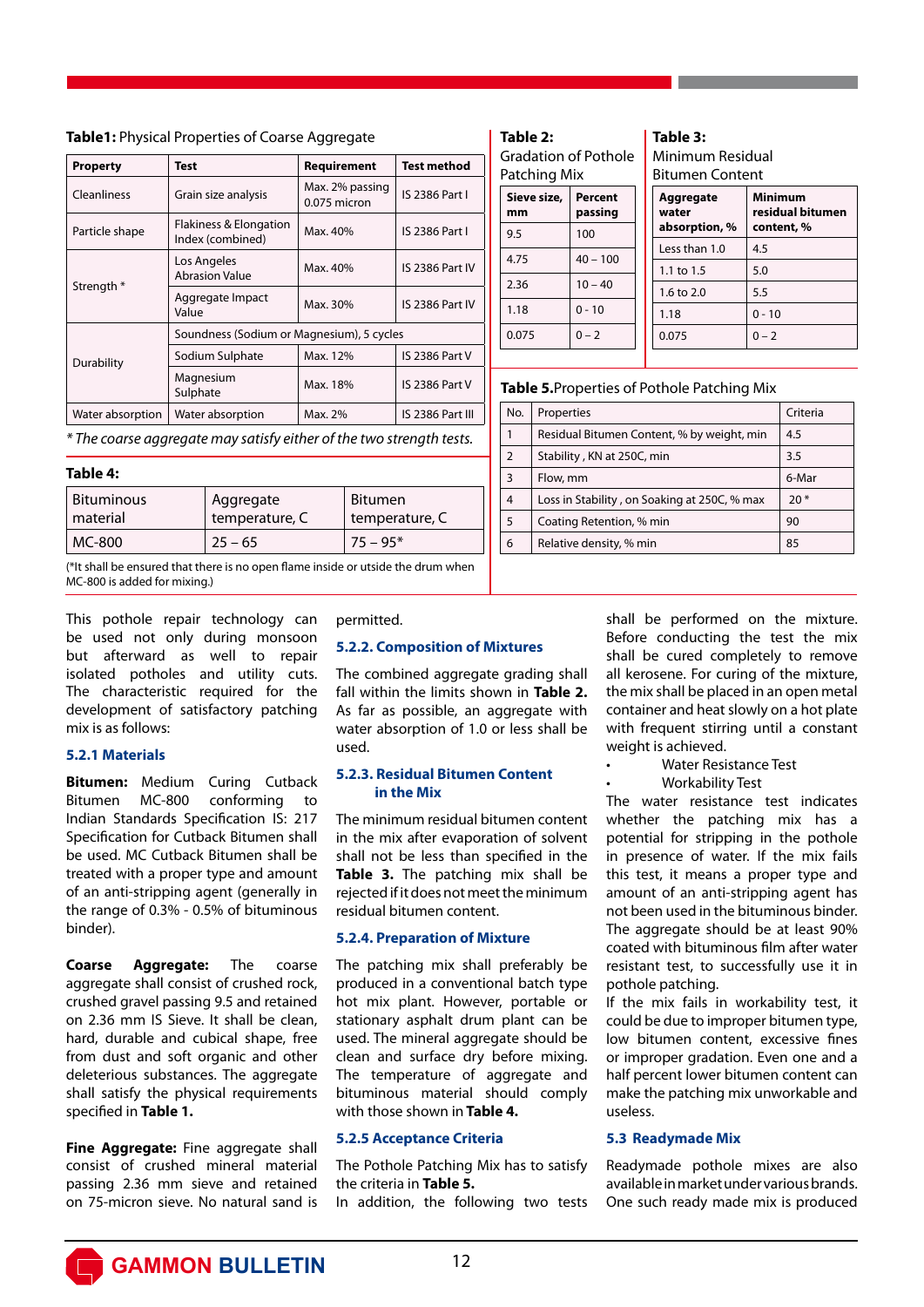by HINCOL, under the brand name 'ROADBOND'. Roadbond can be used for the instant repair and maintenance work such as, pothole repair, edge break, trench & utility cuts. These mixes are produced using high quality aggregate and specially designed Bitumen Emulsion. The use of readymade mixes is based on the amount of repairing work. These mixes can be used when it is needed in a small quantity.

### **6. Avoid/ Minimize Potholes**

It is recommended to pay adequate attention during the construction to avoid/minimize the potholes in the first place itself:

### **Do's**

- If the coating/striping value of aggregates is less than 95%, it is recommend to use anti-striping agent without fail.
- If the duration of time is more than 24 hrs between any two bituminous layers construction, it's suggested to provide a tack coat to avoid slipping of layers.
- The density of finished paving layer should not be less than the 92% of the average density based on theoretical maximum specific gravity of the loose mix (Gmm).
- Mixing, laying and rolling temperatures of bituminous mixes should be as per clause 5.3 of IRC:111-2009.
- Provide proper drainage layer (GSB) as per the specifications, to drain out the sub-surface water.
- Provide proper camber to drain out the surface water, without forming any water pockets on bituminous surface.
- As a part of regular maintenance,

 seal the surface cracks at periodic interval with appropriate sealing technique.

### **Don't s**

- Do not lay bituminous layer on damp base/binder course, and also during rains, or dust storm.
- Traffic shall not be allowed on the newly laid bituminous surface until the paved mat has cooled below a temperature of 60 $^{\circ}$ c in its entire depth.

### **7. Conclusions and Recommendations**

**Bituminous Mix:** Hot-mix materials are usually expected to perform better than the warm/cold-mixed variety and they are considered to be permanent. Therefore, many agencies use hot-mix for permanent patching. Warm/Coldmix materials can be used in monsoon for temporary repairs.

The semi-permanent repair method is considered one of the best among the described three techniques for repairing potholes, short of full-depth removal and replacement for long last performance.

### **8. References**

- Manual of Practices "Materials and Procedures for Repair of Pot holes in Asphalt-Surfaced Pave ments", Federal Highway Administration, US Department of Transportation.
- "A Simple and Effective Method of Repairing Potholes in India", Prithvi Singh Kandhal, Indian Road Congress Volume 69-3, Oct- Dec 2008.

• "Asphalt Cold Mix Manual", Asphalt Institute Manual Series MS-14:1990.

### **Annex 1**

Test on Bituminous Cold Mixes for Pothole Repair

### **A. Water Resistance Test**

Fifty grams of patching mix, whether freshly prepared or taken from the stockpile, shall be heated at  $120^{\circ}$ C in a laboratory oven for one hour, cooled to 95<sup>°</sup>C in laboratory air, and then placed in 400 ml of boiling water in a 600 ml glass beaker and stirred with a glass rod at the rate of one revolution per second for three minutes. The water shall be decanted and the mix shall be spread on an absorbent paper for visual observation of the coating. The aggregate shall be at least 90 % coated with a bituminous film.

### **B. Workability Test**

Approximately 2.5 kg of the patching mix shall be cooled to  $-7^{\circ}$ C in a freezer. After cooling, the mixture shall be capable of being broken up readily with a spatula that has a blade length of approximately 200 mm.

This test shall be performed when the mix is produced and thereafter anytime during storage. If the mix is not workable at  $-7^{\circ}$  C, it shall be rejected and the composition of the mix shall be properly modified (for example, by

increasing the bitumen content and/or gradation changes).

This test is also applicable in areas with hot climate because it amplifies the workability characteristics of the mix by using a lower test temperature.

# **WORKS IN PROGRESS**



NDCT - 1 Shell in Progress at GMR Energy, Raipur

Signature Bridge: Pylon Base (360 T) - Mock assambly in China

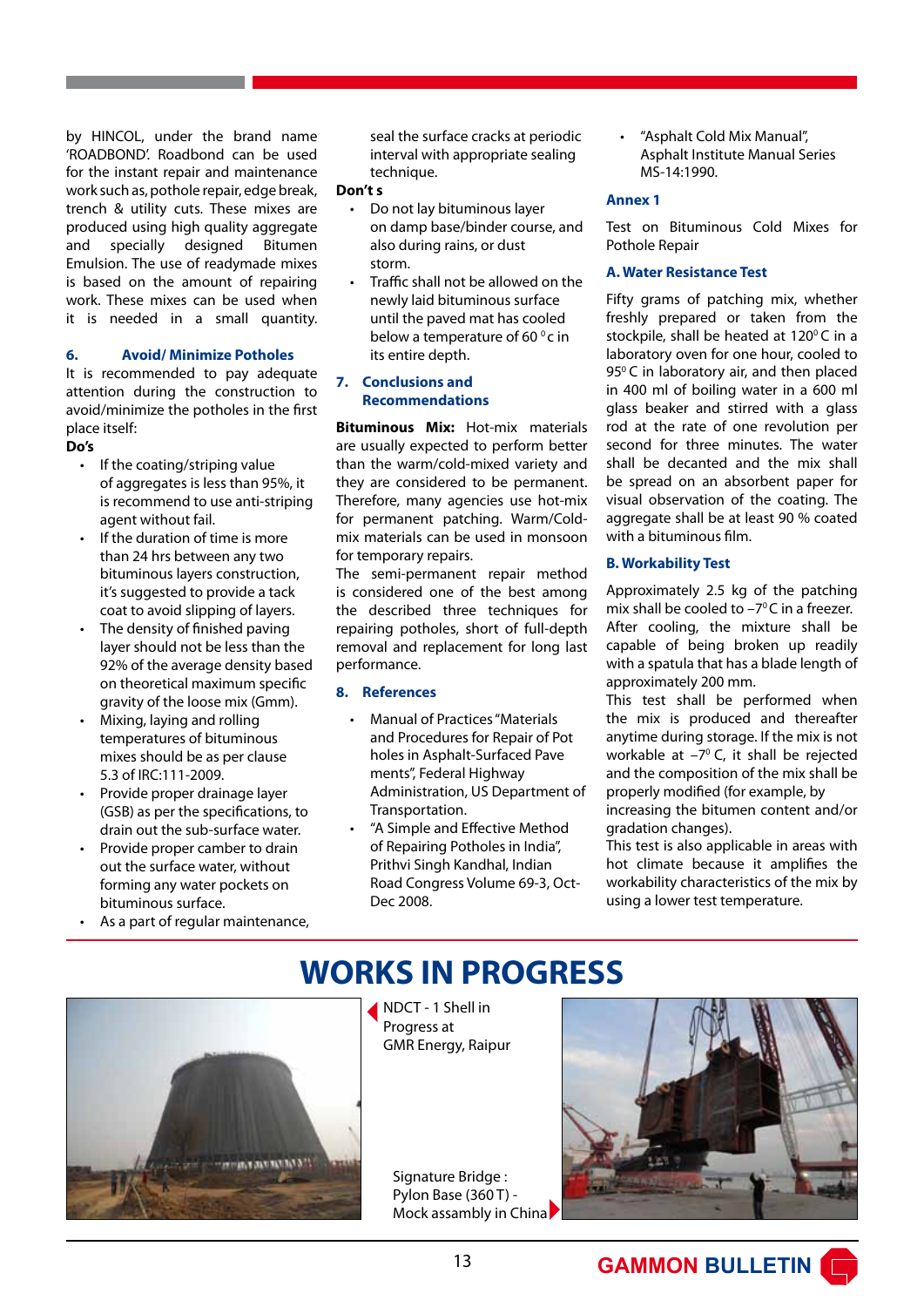# **INTERACTIVE WORKSHOP AT NAGPUR**

An INTERACTIVE WORKSHOP was held on 29th & 30th Oct'12 at Butibori, Nagpur for Gammon Plant Personnel. Twenty Gammonite plant personnel participated in the Workshop.



Mr. M. U. Shah in his Opening Address to the forum stated that, Plant Department with Rs. 1125 Crores worth of plant assets at our disposal has to play a very vital role in the Organization. Also Plant Department is expending annually a cash expenditure of over Rs. 225 Cr. towards spares, repairs, manpower etc. apart from the noncash expenditure of Rs. 300 Cr. towards depreciation. He also explained, the expectations from Plant Incharges / Regional Managers and the urgent need for effective Plant Monitoring & Cost Reductions highlighting the important role played by Plant Department.

### **Objectives of Workshop:**

- 1. How to reduce Energy Costs?
- 2. How to improve quality of data entry in ERP?
- 3. How to control Issue & Consumption of HSD?
- 4. How to improve Plant Effectiveness – Availability, Utilization & Productivity?

The participants were divided into four groups and were given different topics to analyze and present the same based on their own experience in the Organization.

Highly interactive Brainstorming sessions were conducted on each of the four topics in which valuable Inputs were given by various participants and a Time Bound Action Plan was finalized during the Workshop.

### **How to reduce Energy Cost**

There is a dire need to monitor, control and reduce energy cost from its current levels across the company. For this Plant Incharge / RPM shall take ownership and take all necessary steps for the same. Some of the suggestions are as follows:

- Obtain Grid Power of required quality & quantity at one or more locations, if not already obtained, duly carrying out cost benefit analysis including impact of minimum charges, if any.
- All the DG sets should invariably have the Electronic Energy Meters functioning all the time.
- Capacitor Bank for Auto correction of Power Factor must be installed.
- Optimum load management must be ensured all the time using Generators of right capacity to match with demand load and avoid use of over capacity Generators.
- **Syncronise Generators where** required & feasible.
- In case overall energy cost at site

 is high because lower capacity Generators are not available then to raise the requisition for new low capacity Generators duly making a case with justification.

### **How to improve Quality of Data Entry in ERP.**

- Understand the usefulness of ERP data entry for overall project control.
- **Ensure Training &**  Knowledge of inter departmental modules.
- **Ensure all equipment Odometer**  and Hour meter in good working condition.
- **Metered Fuel dispensers should** be available.
- Well defined responsibility for data communication.
- Non-perishable master records and daily ERP updations.
- Responsibility of plant incharge
	- Ensure no lapses.
	- Cross check masters and log books.
	- Fixed Weekly meet of concerned team for checking quality of data and discrepancy, if any.
	- Communication with HO for feed back on quality and timely submission.
	- Bi weekly video conference with RPM and plant head on Cost control measures and improvements.



#### **ENGINEER SAID IT... By M.U.SHAH**

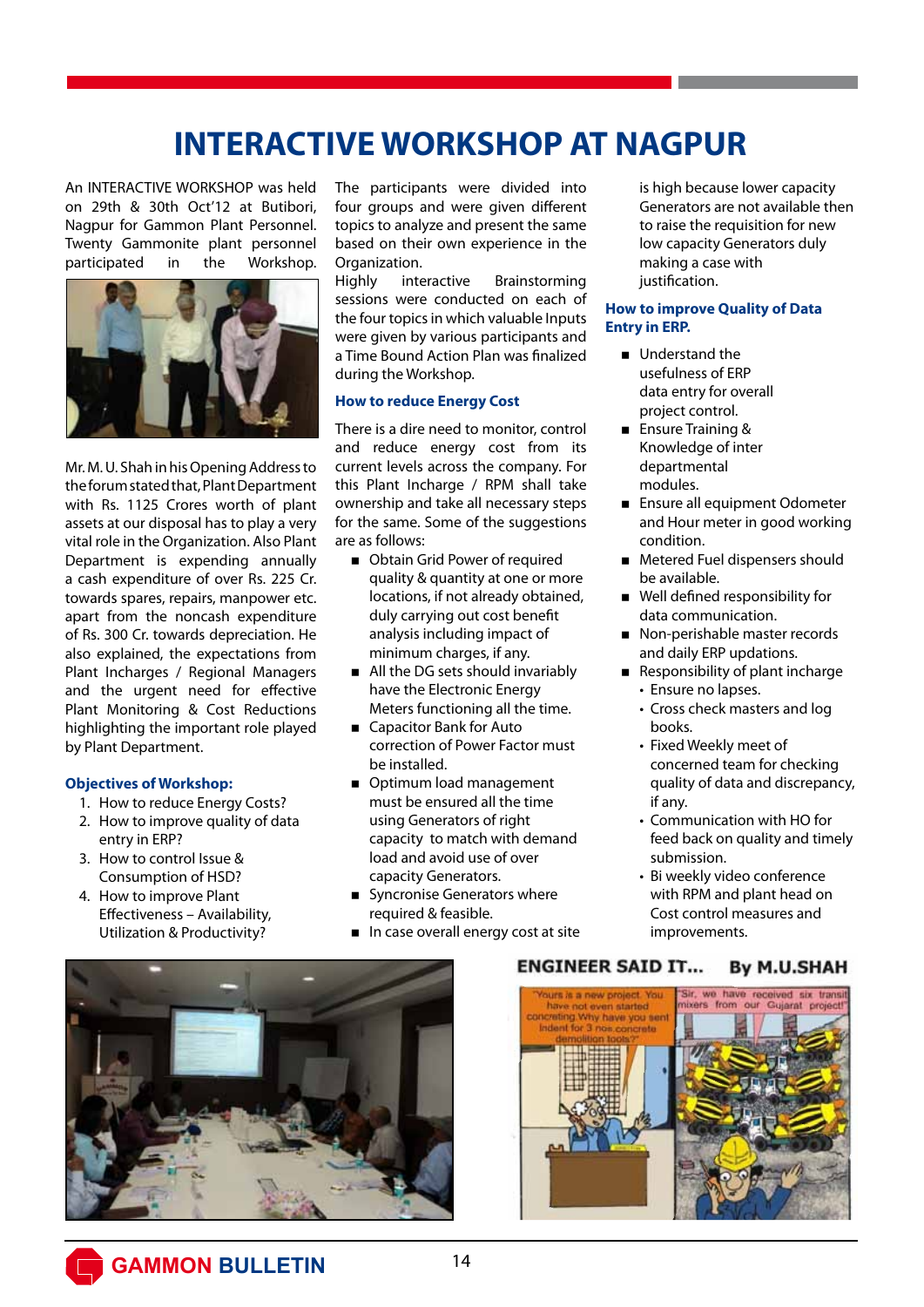■ Sign-off of ERP data, every week / fortnight by Plant In- Charge, Store In- Charge & Project Incharge.

### **How to Control Issue & Consumption of HSD.**

- Ouantity received should be measured exactly in presence of responsible person.
- Leakage of tanks shall be arrested on priority & tank to be cleaned at periodical intervals.
- Close watch on HSD pilferage to be kept by keeping regular on site watch.
- Before issue of each slip, the person authorizing the issue slip to check the mileage/hours clocked after last issue.
- **HSD** used for parts cleaning to be re-circulated by filtering.
- Any leakages from the Equipment shall be attended on priority.
- **Monthly monitoring of HSD shall** be done with reference to Stand

ard Norms.

- In large sites and for scattered site where number of wheeled vehicles are more; advanced systems like RFID, fuel dispensing browsers are advised.
- Accurate & authentic HSD reconciliation shall be done periodically on monthly basis.
- All diesel generators shall be planned & synchronized for optimum utilization.
- Use of dispensing system with on-line filter attachment shall be used.
- < **Plant Effectiveness**
- < **Availability**
	- Reduce Downtime.
	- Timely Preventive & Productive Maintenance.
	- Critical Import Substitute.
	- Spare Inventory Planning.
- < **Utilization**
	- Avoid excess mobilizations of Plant.
	- Properly Plan execution of work
- Allocate the equipment as per priority.
- Train Operators and Drivers.
- Reduce Downtime.
- Enhance Maintenance & Repair.
- Emphasis on Quality Repair.
- Carry out Maintenance in lunch hours, holidays, idle time etc.
- **Productivity of the Plant** 
	- Proper Planning and Execution of the plant according to capac ity and activity wise.
	- Ensure availability of required manpower at working site.
	- Address bottlenecks in the work front by proper planning.
	- Manage resources optimally.

With these valuable inputs from individual, we could make the interactive Workshop more lively and interesting. We are confident that our Plant Team will implement discussions and decisions taken during this WORKSHOP in right earnest with a view to achieve the objectives of the same.

# **NEWS FLASH FROM PROJECTS**



Mr. A. B. Desai, Executive Director explains the Project to Honorable Chief Minister of Madhya Pradesh, Shri. Shivraj Singh Chouhan



Valued Remarks by Honorable Chief Minister of Madhya Pradesh, Shri. Shivraj Singh Chouhan in Gammon's Visitor Book

### **Malva Chimney & NDCT Sidhi- Singrauli BOT Road Project on NH 75E**



Foundation Stone Laying for Sidhi Singroli Road Project By Honorable Chief Minister of Madhya Pradesh, Shri. Shivraj Singh Chouhan

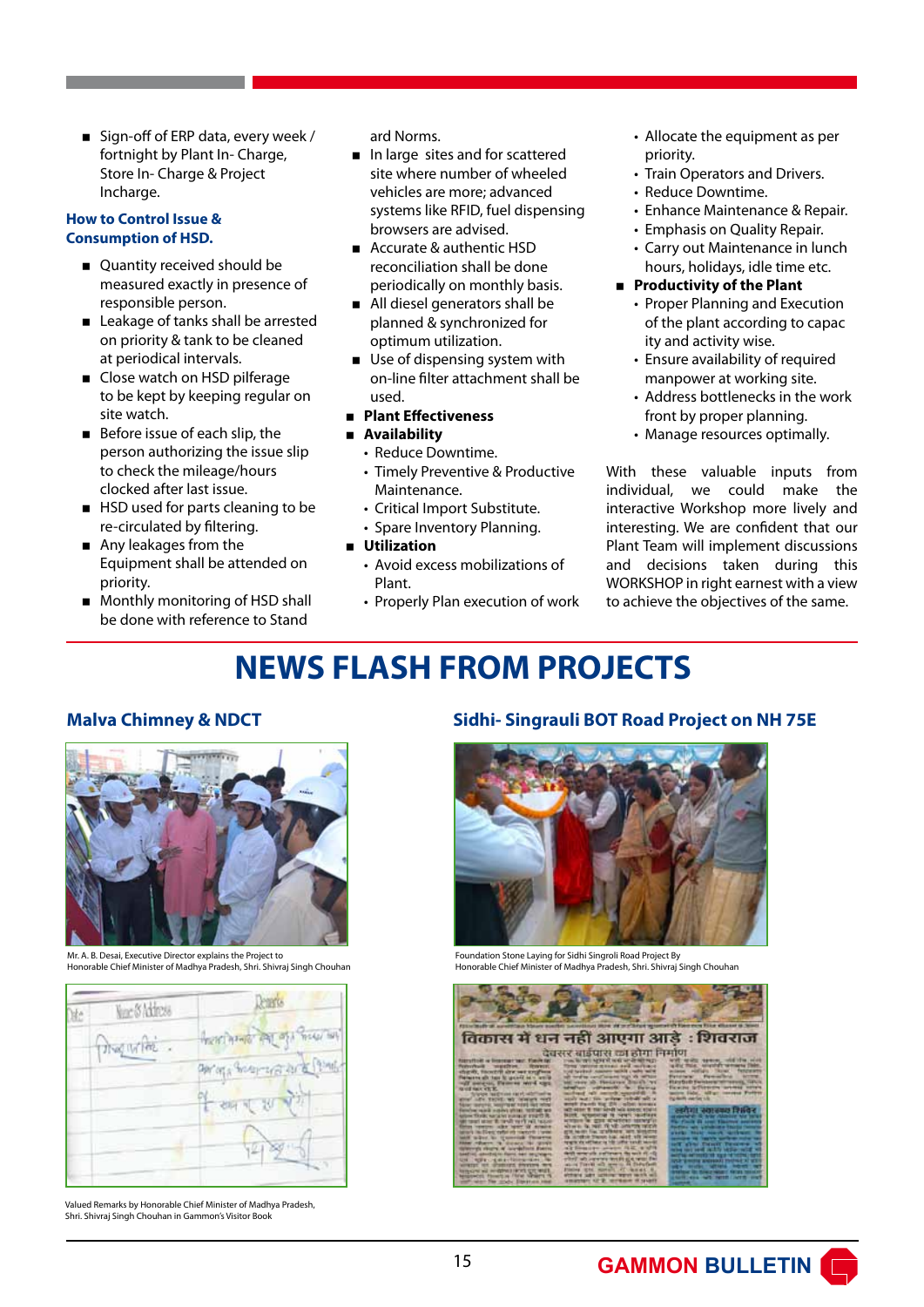Laughter is of the Pest  $Medicity$   $\odot$ 

# **SERIOUSLY , LAUGHTER IS THE BEST MEDICINE**

The First Day of The Last Month of My First Inning in Gammon !!!

They say laughter is the best medicine, even if you are laughing at yourself.

I requested for relieving me w.e.f. 31st January. This request was made through a hand written note sealed and marked "**Strictly Confidential".** However, the relieving did not materialize on 31st January and hence I came to office on 1st of February mentally preparing myself that I will have to continue for at least one more month before I was relieved.

I reached office at 0900 Hours as usual. Since the request for relieving was through a **Strictly Confidential** note, I thought no one would have knew about it. However as the day unfolded, I realized that I was wrong and the reality was that surprisingly everyone from canteen boy to driver knew about it !!

### **0900 Hours**

Normally the canteen boy arives at 0905 hours, keep a cup of tea and leaves. Today he walked past my glass cabin hurriedly but when he saw me in the cabin he was taken aback and astonished. He returned few steps to come back to my cabin and asked, **"Saheb, you were to leave the Company and go from 31st January. You didn't go? What happened?"**

Shocked, I could not answer.

He asked, "Shall I bring tea for you?" Recovering from the shock and after becoming normal, I said," Yah, yah, yes, yes!"

I thought he will offer cup of tea which was in his hand but he indicated that it was for Dr. Nayak (who also has bad habit of coming early in the office like me).

He brought tea in the next trip and gave another high-voltage shock to me, **"I suppose you have come today –for the day just to clean the table (read clear pending papers) which you could not finish yesterday !"**

### **0930 Hours.**

My colleague Mr. Yogesh came to me. He said, "May I ask you something?"

### **- M. U. Shah**

" Go ahead" , was my response. He said,"I hope you will not feel bad about it."

"Don't hesitate. Go ahead.", I insisted. He asked me, **" Are you leaving us?"** I said," Oh, you wanted to ask that. How can I feel bad about it? Just now the canteen boy asked the same question – rather **'why not'** part of the same

question in the most unsophisticated manner. Did I feel bad about that? "

### **1000 Hours**

Mr. Bandopadhyay, Training Head, came to me and said, " On 21st February there is a training programme........... Interrupting him I said, "Today is only 1st February. I don't know whether  $\mathbf{u}$ 

Before I could finish, he interrupted me and said straightaway, "I know … I know…. Can you come as an **external faculty? "** 

### **1100 Hours**

Mr. Duchawala from HR came. Opening the door in his typical style and keeping it half opened, he asked, "Anybody surplus?"

With previous three incidents fresh in my mind, I replied; "Yes, I am the one!" He said," **I am talking about good Engineer!"**

### **1200 Hours**

One gentleman from Accounts Dept. and my lunch time card game partner came and said," Just now I heard a rumor in the Office that you are leaving us which I didn't believe it. So I thought I will hear from the **horse's mouth** and I came straight to you."

I took a great sigh of relief and said thank God, he didn't say," I thought I will hear from **donkey's mouth** and I came straight to .............!!"

### **1300 Hours**

This time it was one vendor who came to me and said, "What will happen to my outstanding dues?" I said, "What?"

He said, "Since you are leaving, what will happen to my outstanding dues" I asked, "Firstly who said I am leaving

and secondly how old are your outstandings?"

He said "Fellow vendor from Orissa told me and as regards the age of outstanding, last month my bills have celebrated 4th anniversary!"

Wondering as to how the content of a **Strictly Confidential** note could reach all the way up to Orissa and that too to a third party, I said; "For the last four years I am very much here. Has my presence ………………?"

I whispered, "You don't have to worry about my possible absence, if any. I am not from Corporate Finance!"

### **1400 Hours**

Now another gentleman from HR came and said, "I suggest you don't close your A/C."

I said, "I am not closing my Syndicate Bank A/C"

He said, "I am talking about pay roll A/C. **Suppose you don't get job outside** and you come back to Gammon, it would be easy, if payroll A/C is not closed. The stastics show that in Gammon quite a good number of people come back. Take recent example of Mr. ….. His A/C was not closed so it was very convenient else in ERP opening a new A/C is tedious. Hence, this is my personal suggestion since I know you"

### **1500 Hours**

Mobile rang. Sweet voice at the other end said, "I am Miss Puja form HDFC Bank. Sir, do you need a personal loan?" With all the events since early morning still fresh in my mind, I said, **"I may need after some time."**

She asked, "When shall I contact you again, Sir?"

I was curious to know whether they give personal loans to jobless and unemployed persons but wisely decided not to touch upon such sensitive issues till end of February.

### **1530 Hours**

This time my Secretary Ms. Priscilla dropped in and voluntarily started telling about her own and her family's long term plans like son's board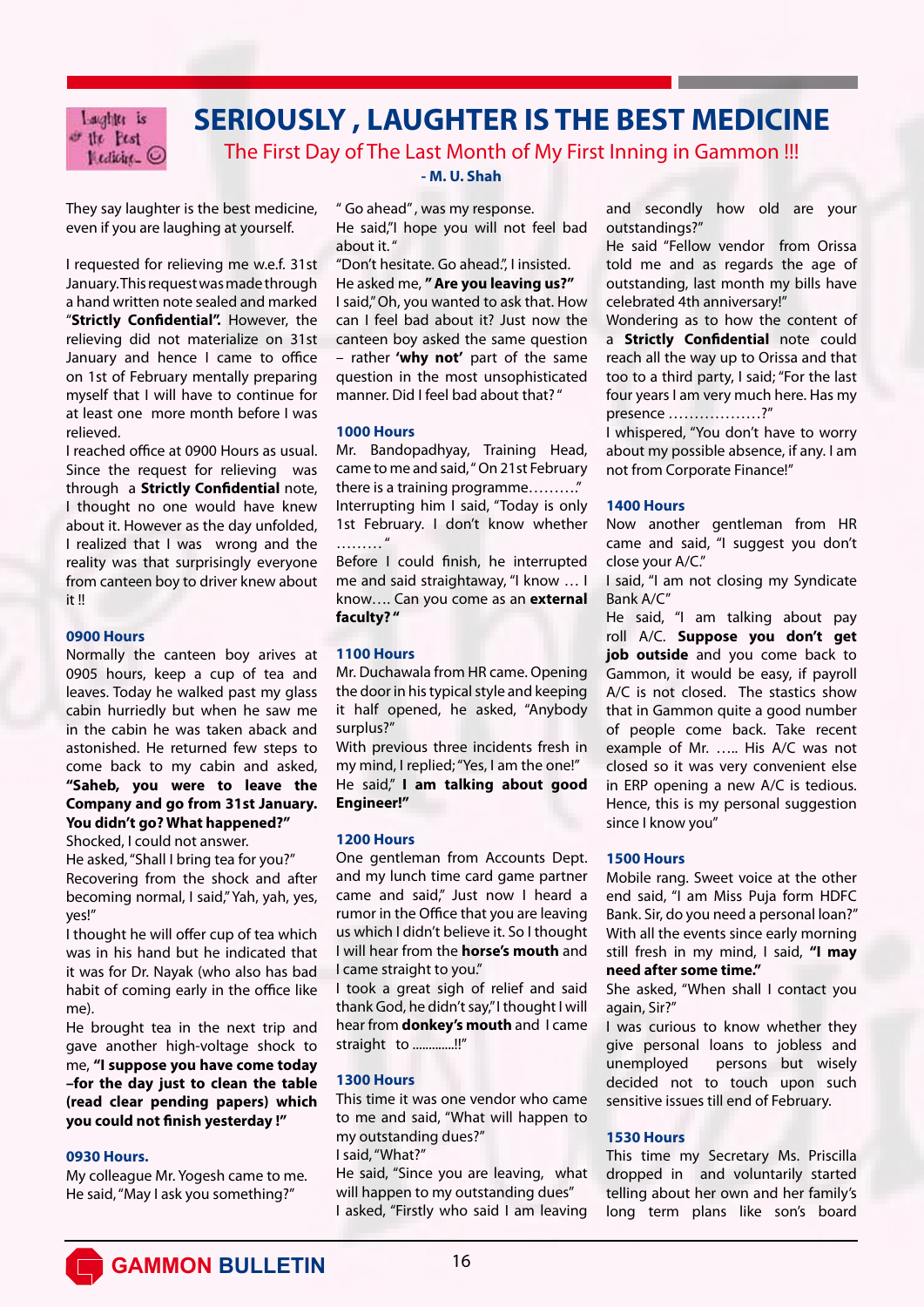examination and that she plans to take a long leave or perhaps even leave the job in which case how she will miss a boss like me. This voluntary disclosures from her surprised me but being 'Buddhu' ('Dumb'), as I was or in fact as 'I am'; I didn't understand all this till after few minutes I overheard she admitting to a crowd of ladies gathered outside my cabin who were eagerly awaiting her return from my cabin; "I lost the bet ! You all have won"!. She added, "I opened up anticipating that he will also reciprocate similarly. **In fact I tried a lot but he didn't utter a single word whether he is leaving us or not". "How mean he is !!"** was her conclusion. Surrendering to all, she straightaway asked, "Which restaurant you all would like me to take you for a party?"

### **1600 Hours**

Mobile flashed SMS from Airtel reading: **"Fed up of searching job? SMS to ...."** which made me wonder as to how on earth Airtel is aware of my state of mind.

### **1700 Hours**

My senior colleague Mr. A. B. Desai came to me and asked," Are you really sure you want to go?

I said, "Till yesterday I was not sure but after today's developments, I am pretty sure that I have to ".

### **1730 Hours**

I thought I must leave office immediately before Mr. Maciel organizes an **"Emergency send off"** party in my honour (?) today itself, though I was prepared to work for at least one more month. I visualized a canteen boy handing over a paper plate with one potato wada to me which could possibly make me literally speechless on two counts – firstly because of shock and secondly because I had not yet prepared the **"send off"** speech. So as a fall back strategy, to handle the worst case scenario of **"send off"** taking place today itself on an emergency basis, I started rehearsing the speech in front of wash room mirror trying, in vain, to control expressions and body language ( at which I am very poor). After many trials decided to cover up my speechlessness by a face saving short and sweet speech saying, **"I am** 

**overwhelmed by love and affection from you all. I am speechless!"**

### **1800 Hours**

The moment I set in the car, the driver said, "Can I make one request ? " I said, "What?" He said, "Can you adjust my son in Dubai? " Surprised, I asked," Dubai? " He said, "You are going there, right?" I asked, "Who told you?"

He said, " The whole office knows." I said, "But I don't know that I am going to Dubai."

### **1900 Hours**

Enroute home I was chatting on mobile with Mr. A B Desai. I told him that I was wondering how come the whole office came to know about a **"Strictly Confidential"** note.

He said, "You made a mistake"; giving me a down-to-earth practical tip he added further, "You should have sent an open letter. Nobody would have bothered to read it."

### **2000 Hours**

The moment I reached home my wife, instead offering a glass of water, asked; "Can I ask you a question?"

I said, " Oh, no! Not again. But anyway, if I say no, will you refrain from asking?" She said, "No, in any case I am going to ask."

I said, "Then why this formality? Go ahead and shoot the question"

She said," I have a doubt. "

I yelled, "What? And this is not a question, it is a statement- rather an allegation. "

I started wondering what all she might have come to know which I have not yet disclosed to her. Out of those, what should I admit even now claiming that I was about to tell her; which, though too late, still would mean less severe consequences (read punishments). I also wondered what happens if, in the process, I unnecessarily admit something, which she did not know? So instead of playing blind which is likely to create life-long embarrassment, I decided to play a sentiment card which works on ladies 9 out of 10 times. I said "Come on. I love you so much, how can I even think of hiding anything from you?"

Mellowed by this affectionate statement, she softened her stand and said," You are with Gammon for the last twenty six years whereas with me it has been only twenty three years. You have been spending more time in Gammon than with me and despite all these, **if you could leave Gammon after twenty six years, what is the guarantee that you will not leave me?** I certainly have my doubts. "

I took a great sigh of relief since it was nothing of the sort which I was anticipating. As regards guarantee, my heart wanted to say "There is no guarantee" but I did not have the courage to say so!. Moreover my brain strongly advised against it and hence I settled down saying "Oh, is that your doubt. I thought you have some other doubt." without realizing that this reply could land me in to fresh trouble and that is what exactly happened when I heard she saying, "What? That means there is something!" which needed another round of playing sentiment card for resolving.

### **2100 Hours**

At last it was my daughter who came to me and asked, "May I ask you something?"

I said, "You too? Go ahead"

She asked, **"What will happen to my expensive higher studies, if you do not get any other job?"**

I whispered, "What an innocent and ignorant girl! She thinks, as if while in job I can afford her higher studies! ". However, I replied to her, "HDFC Bank zindabad. In either case, we will take a personal loan from HDFC Bank. Will you please note down Miss. Puja's number from call register of my mobile."

This was an hour-to-hour count of twelve hours of the first day of the last month of my 1st inning in Gammon which, though quite humiliating, was as humorous as my 1st day in Gammon way back in 1978 (published in earlier Gammon Bulletin) and between them cover lighter side of my twenty six year long 1st inning in Gammon.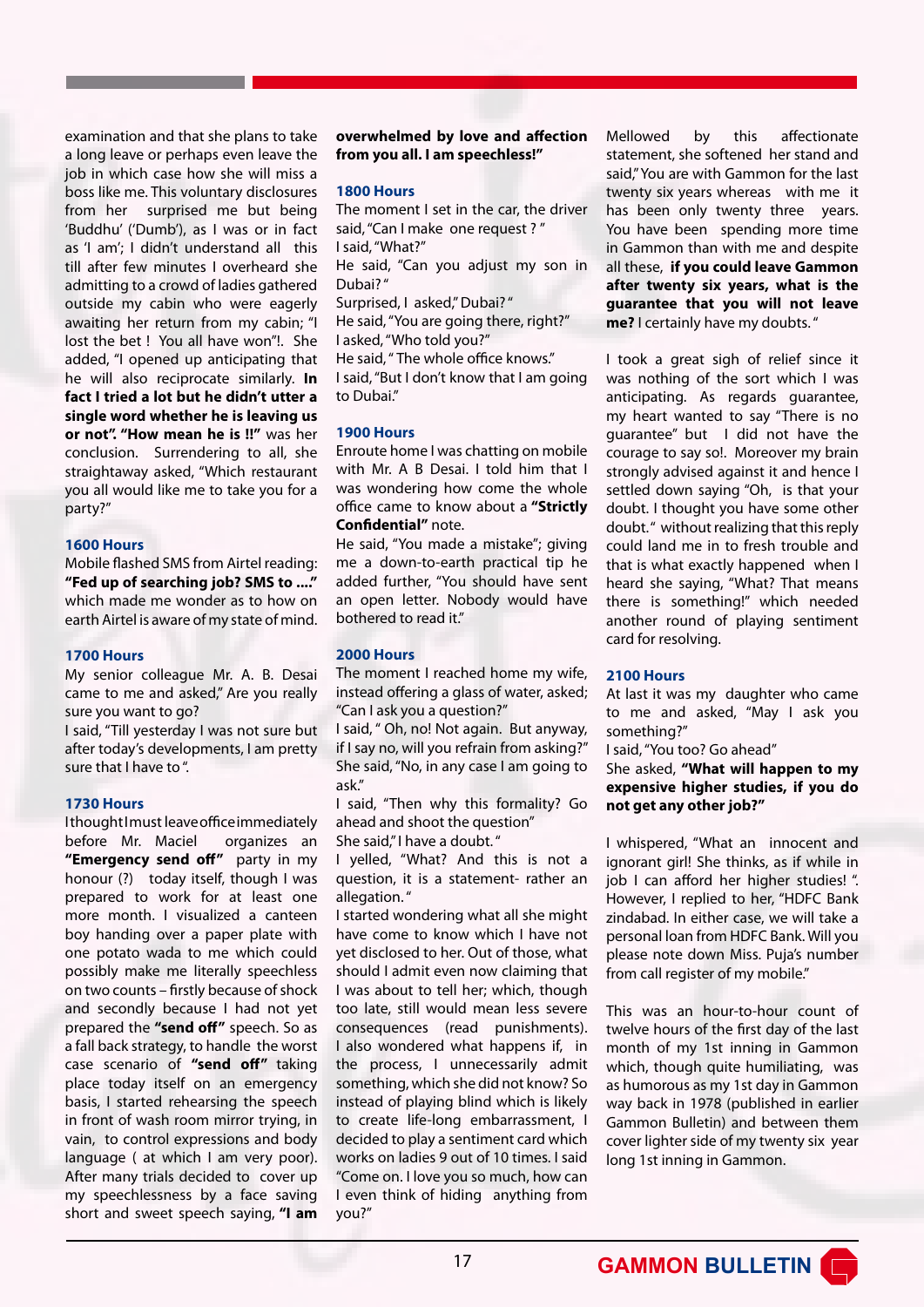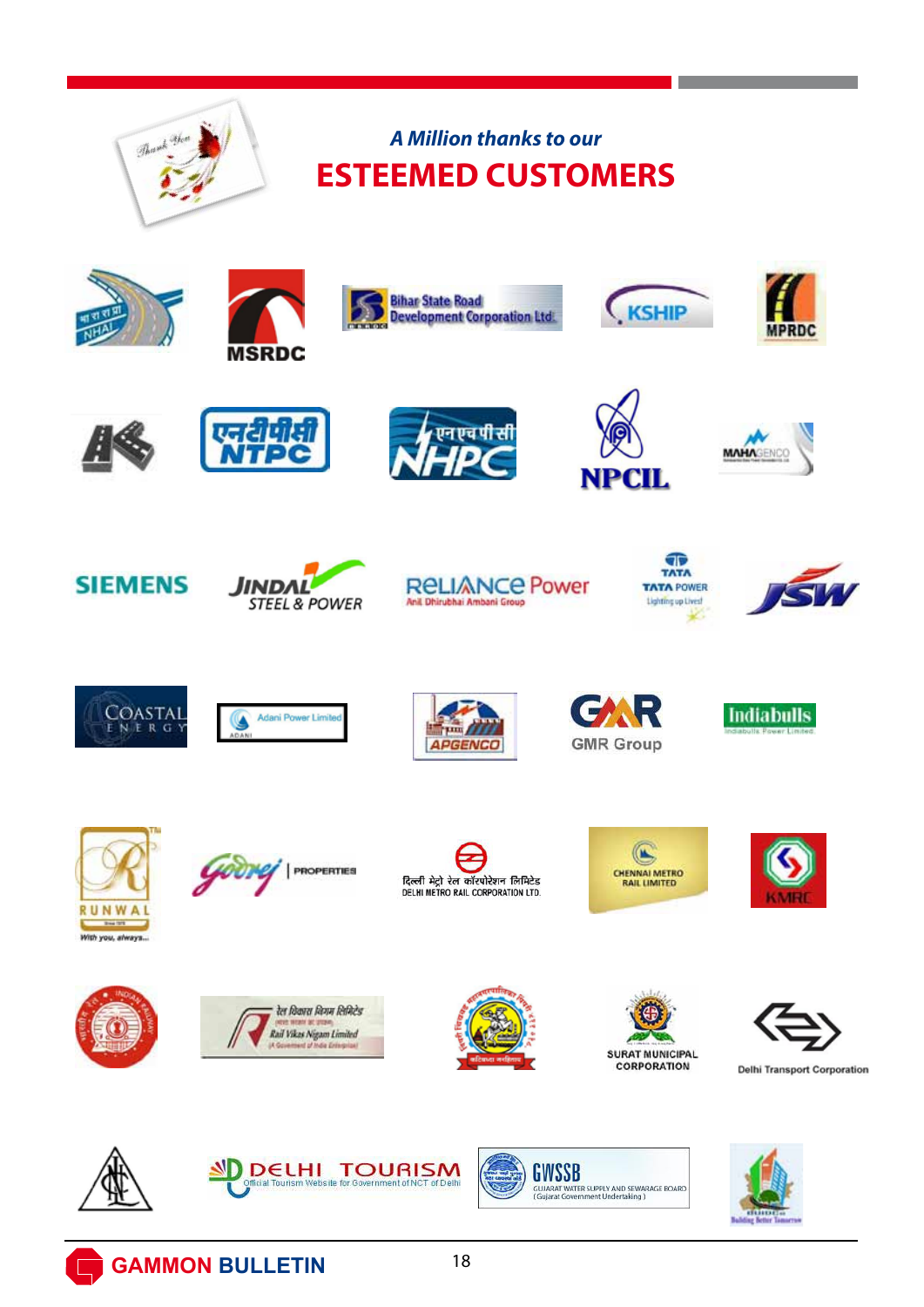# **COMPANY NEWS**



### **THANKS TO ESTEEMED CUSTOMERS**

75 Storeyed Building 'NATHANI HEIGHTS' in Mumbai, for Nathani Parekh Constructions Pvt. Ltd. C.V. : Rs. 347 Crores

Main Civil works for 180 MW Bajoli Holi, HEP for GMR Energy in H.P. C.V. : Rs. 369 Crores

### **WELCOME To GAMMON FAMILY**



**Deputy General Manager** Ambuj Mathur

#### **Manager**

Omkar Bhagwant Pathak Kamal Banwarilal Purohit

### **Deputy Manager**

Partha Deb Chakrabarti Krishnamoorthy Chinnaaraj Krishnanand Umakant Naik Vijayakumar Mannaperumal S. Mariselvan Muthuselvam Manickam Anil Kumar Gopi Giridharan

#### **Assistant Manager**

Avinash Kumar Singh Shalini Narinder Chuni Vivek Rajesh Pipalia Gnanaprakash Nammazhwar Subramani Arumugam Nikhil Subramanyeshwara Bhat Pankaj Kashyap Barla Keerthi Swaroop Likmabamibomcha Abhinav Choudhry

#### **Engineer**

B. Lingeswaran Jeffy Varghese Rayudu Suresh Ravishek Kumar Singh Sameer Jahagiradar Arun Bepari Ritesh Kumar Saileswar Behera Daood Ahmad Noorani Rashmita Sahu Arumugam Arunachalam

#### **Jr Engineer** Ravinder Nehra

### **Executive**

Swati Rawat Vijay P Shukla Gopal Gee Dubey Chinnaiyan Vigneswaran

#### **Officer**

Abhishek Kumar Srivastava Savianna Oswald Kinny Madhusudhan Mallam

## **AWARDS**



**R Sudeesh, Manager - Project, Ennore CT** Falicitated by Indian Concrete Institute as **"YOUNG CONCRETE ENGINEER"** of Tamil Nadu.



# **LECTURES DELIVERED**

### **Dr. N.V. Nayak –**

#### 12th Oct 2012

Participated in the workshop on"Durability of Concrete" in Mumbai and delivered a lecture during the Workshop.

03rd Nov. 2012

Participated in the workshop on" Advanced Concrete Technology II" and delivered a lecture during the Workshop in Mumbai.

#### 06th Dec. 2012

Participated & delivered lecture during the 2nd annual conference on "Foundation and Piling Works for Infrastructure Sectors" at New Delhi.

### 07th - 09th Dec. 2012

Participated & delivered lecture in 7Cs colloquium, organized by Indian Concrete Institute in Kochi.



### **Girish Bhat**

07th Dec. 2012 Attended CII – Cost Congress conference and delivered a lecture under invitation from CIMA.

### **V. N. Heggade**

15th Dec. 2012 Attended IRC B-4 Committee meeting on at Delhi.

#### **P. S. Raizada**

10th- 11th Oct. 2012 Attended a seminar on "Recent trends in Highway Development" in New Delhi organized by IRC.



06th Nov. 2012 Participated in IRC meeting at MSRDC, Mumbai.

### 27th Nov. 2012

Attended IRC meeting at MSRDC office, Bandra.

#### 30th Nov. 2012

Participated in seminar on Sustainable Concrete Technology and Construction organized by ICI at Mumbai.



### **ALMOST CAUGHT ? WHO?!!!** - M. U. SHAH

One obedient site Engineer was used to remain at site till late night but whenever his Project In-charge leaves site early, he was also used to escape from site for an outing to nearby town. He was managing these frequent early departures with such a smartness that the Boss never came to know about this.

Once he left site early but, to every one's surprise, he came back to site. Next day when his colleague enquired about this, he replied, "Yesterday I was almost caught?"

His colleague asked," What do you mean by almost caught? Either you are caught by the Boss or not caught"

The Engineer replied, "I will explain to you. Yesterday the Boss left at 6-30 pm. I also left site at 6-45 pm. I didn't go to town but went home. To my bad luck, when I reached home early, I saw the Boss in my house. I had my heart in my mouth. I immediately escaped before the Boss could see me reaching home early and rushed back to site with a lightning speed for attending to concreting. I was almost caught!!!!"